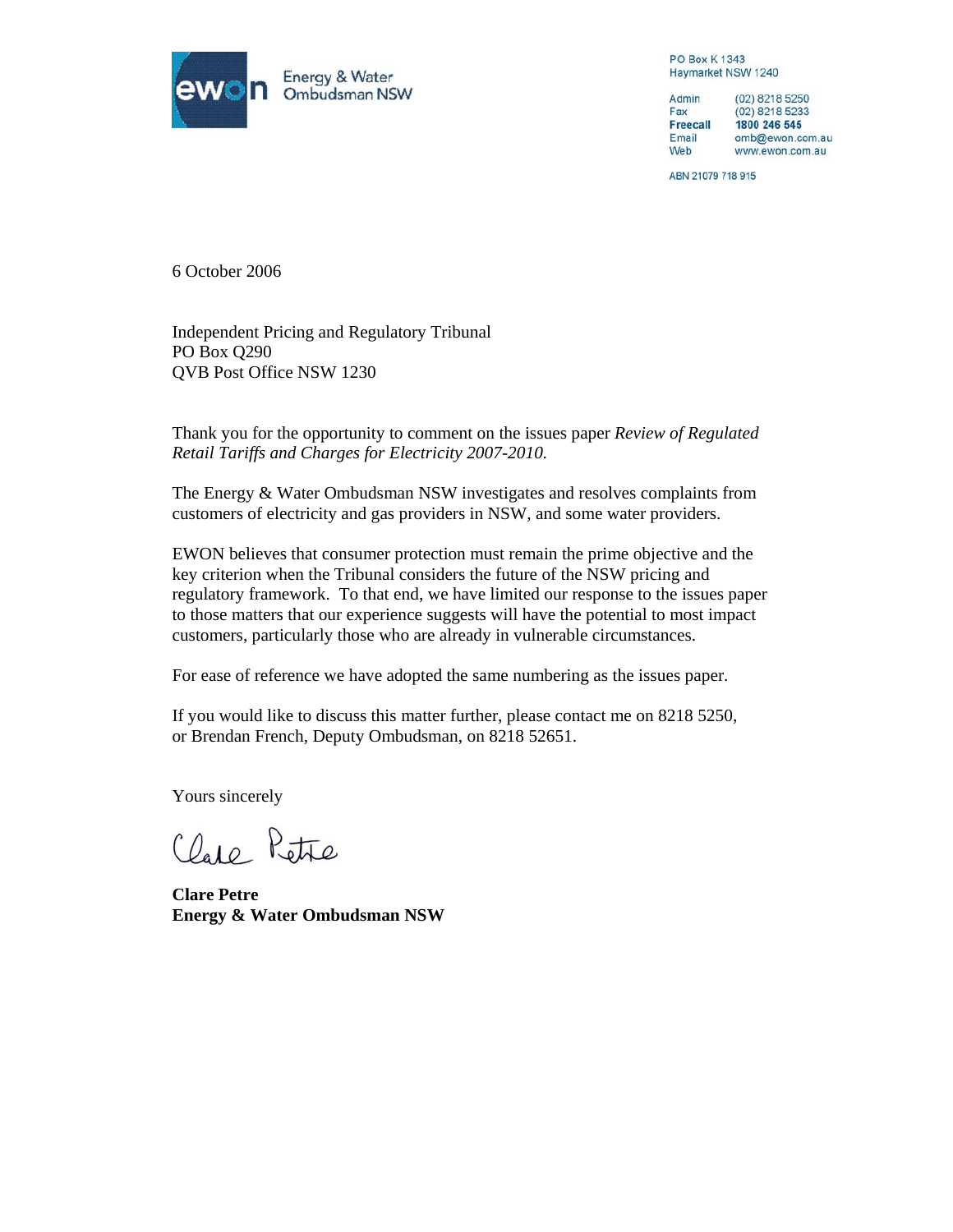

*Independent Pricing and Regulatory Tribunal*

Review of Regulated Retail Tariffs and Charges for Electricity 2007-2010

Issues Paper

*July 2006* 

*Response by the*

Energy & Water Ombudsman NSW

*6 October 2006*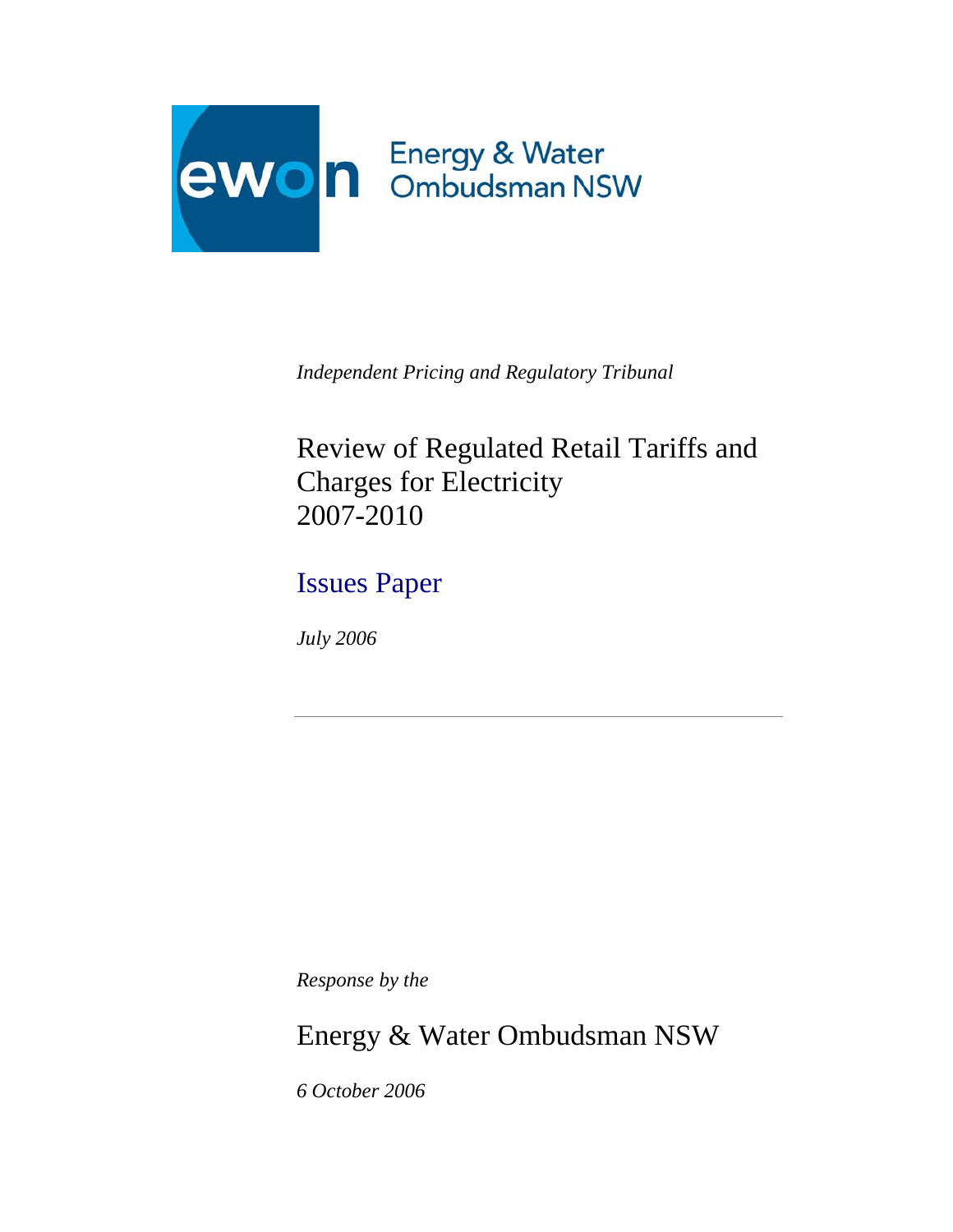| <b>INTRODUCTION</b>                                     | 5  |
|---------------------------------------------------------|----|
| 1. TERMS OF REFERENCE                                   | 6  |
| Participating in the market                             | 6  |
| <b>Rising prices and market confidence</b>              | 6  |
| <b>Protecting vulnerable consumers</b>                  | 7  |
| The impact of the Tribunal's determination on customers | 8  |
| POLICY CHANGES THAT AFFECT THIS REVIEW<br>2.            | 9  |
| 2.1 ETEF phase out                                      | 9  |
| 2.2 The extent of competition                           | 9  |
| <b>Increased complaints about energy marketing</b>      | 10 |
| Geography                                               | 11 |
| <b>Contract terms</b>                                   | 12 |
| Form of regulation                                      | 12 |
| 2.3 Time of use meters and demand management            | 13 |
| <b>Information provision</b>                            | 13 |
| Time of use pricing to impact low-users                 | 14 |
| <b>Smart meters and retail competition</b>              | 14 |
| <b>Demand management</b>                                | 14 |
| <b>FORM OF REGULATION AND PRICE CONSTRAINTS</b><br>3.   | 16 |
| 3.1. Form of regulation                                 | 16 |
| <b>Evolution rather than revolution</b>                 | 16 |
| <b>Final retail determination?</b>                      | 17 |
| 3.1.3 Opt-in regulated tariff                           | 17 |
| <b>3.2 Price constraints</b>                            | 18 |
| <b>COSTS TO BE RECOVERED</b><br>4.                      | 20 |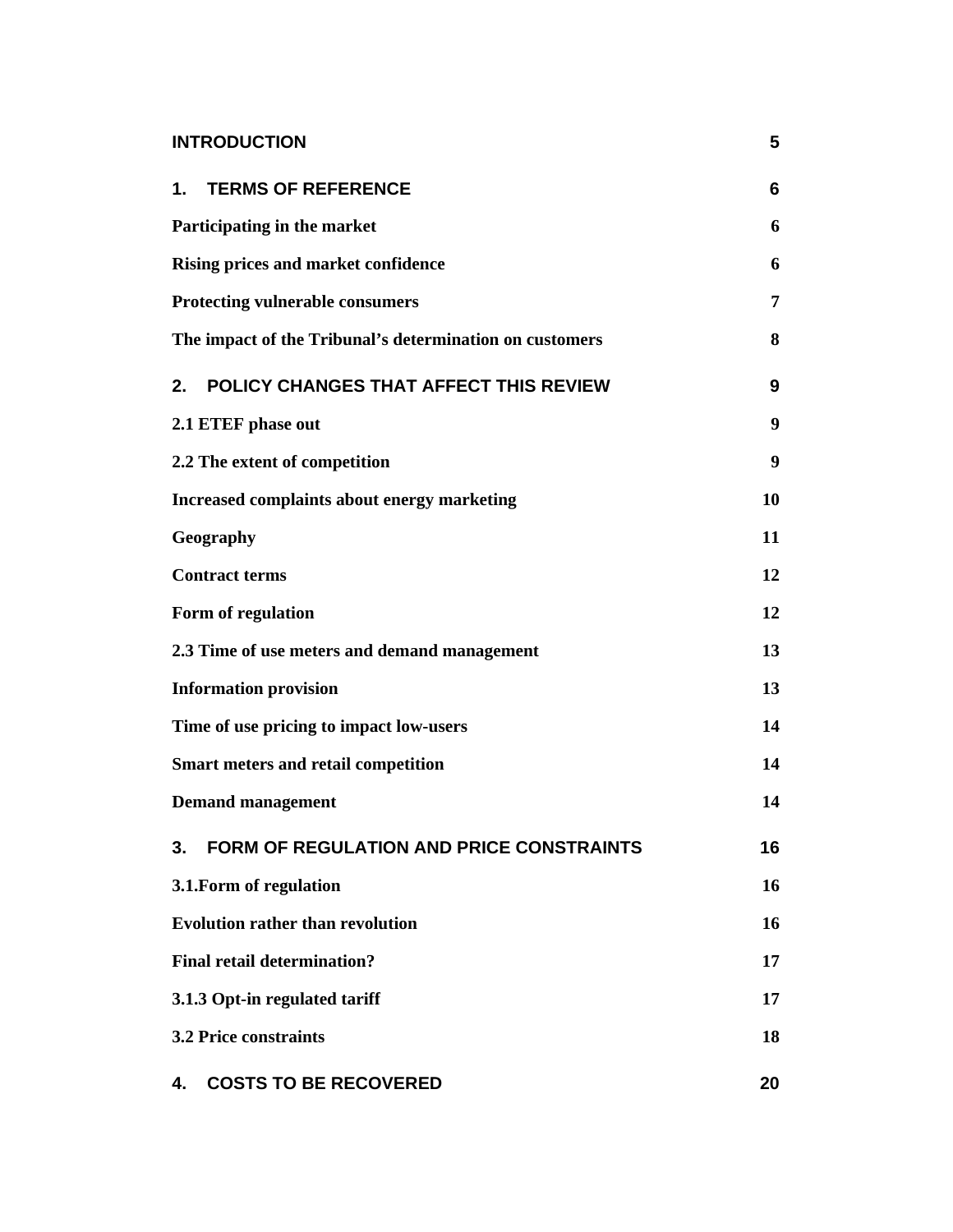| 4.3 and 4.4 Mass market new entrant - retail margin / operating costs | <b>20</b> |
|-----------------------------------------------------------------------|-----------|
| 4.9 Optional green power component                                    | 21        |
| 5.<br><b>MISCELLANEOUS CHARGES</b>                                    | 23        |
| 5.1 Security deposit                                                  | 23        |
| 5.2 Late payment fee                                                  | 24        |
| 5.3 Dishonoured bank cheque fee                                       | 26        |
| 6.<br><b>CUSTOMER IMPACTS</b>                                         | 27        |
| Working together to keep essential services within reach              | 27        |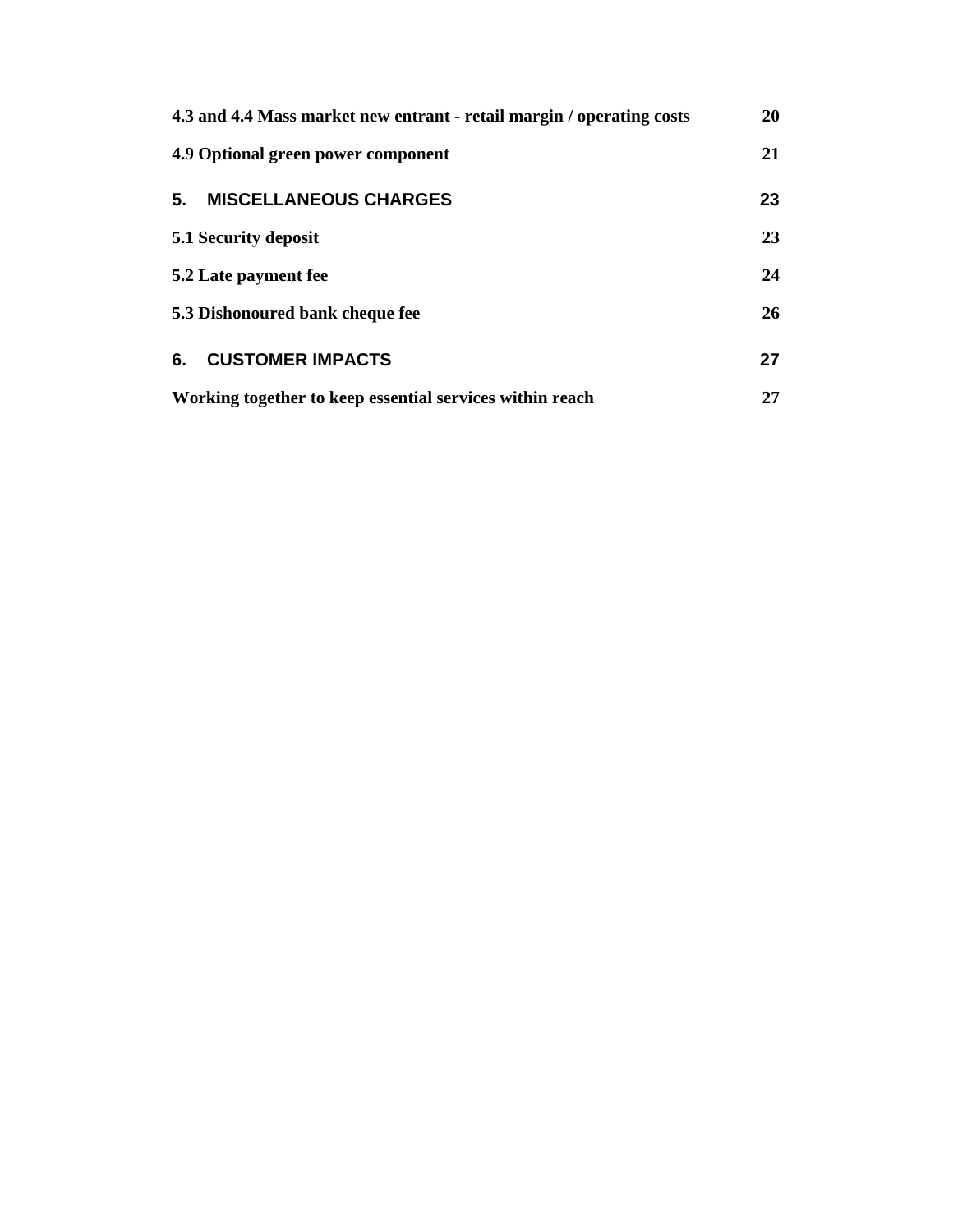# **Introduction**

The Energy & Water Ombudsman NSW (EWON) is pleased to respond to the issues paper *Review of Regulated Retail Tariffs and Charges for Electricity 2007-2010.*

Established in 1998, EWON is the approved independent dispute resolution mechanism for customers of electricity retailers in NSW. Our aim is to provide fair, equitable and independent investigation and resolution of customer complaints. We work with all the key stakeholders – providers, community, government, regulators – to improve the standard of service delivery for the benefit of NSW consumers.

This week EWON will receive its  $50,000<sup>th</sup>$  customer complaint. While the types of customer complaints have changed over the years, it is fair to say that some have remained consistent, perhaps disappointingly so. One constant issue has been the affordability of energy for NSW customers. It is simply the case that many people in NSW are finding it increasingly difficult to afford their energy needs. While retailer and government assistance programs continue to assist many, there remains a significant number of people who for various reasons – language, age, disability, geography etc – cannot access the assistance they require and thus comprise the anonymous contingent of the energy poor. Any increase in the price of electricity, particularly one of the order contemplated by the issues paper, will have a considerable and a detrimental effect on these people, very possibly leading to a further rise in the already very high rate of disconnection from supply. To avoid this situation we consider it is very important that the effects of price rises are mitigated to the degree possible and that safety net provisions are strengthened to protect the most vulnerable.

### **ALEX'S STORY**

**We recently spoke with Alex who'd been disconnected from electricity for 28 months for \$757 (he had no gas connection either). We only found out about Alex's situation because his new Department of Housing contact officer decided to visit and, when he learned why Alex couldn't offer him a cup of tea, he called EWON. Alex hadn't told anyone about his problem because he was worried that he would be evicted for not paying the bill. His electricity company had said he would need to pay half the bill to be reconnected and the other half within a fortnight. During his two years without light and heat Alex had been able to have a warm bath every couple of months by paying a few dollars to his neighbour to use an extension cord to heat his electric frying pan and then plunging it into a cold water bath. Alex was reconnected after our discussions with the provider.**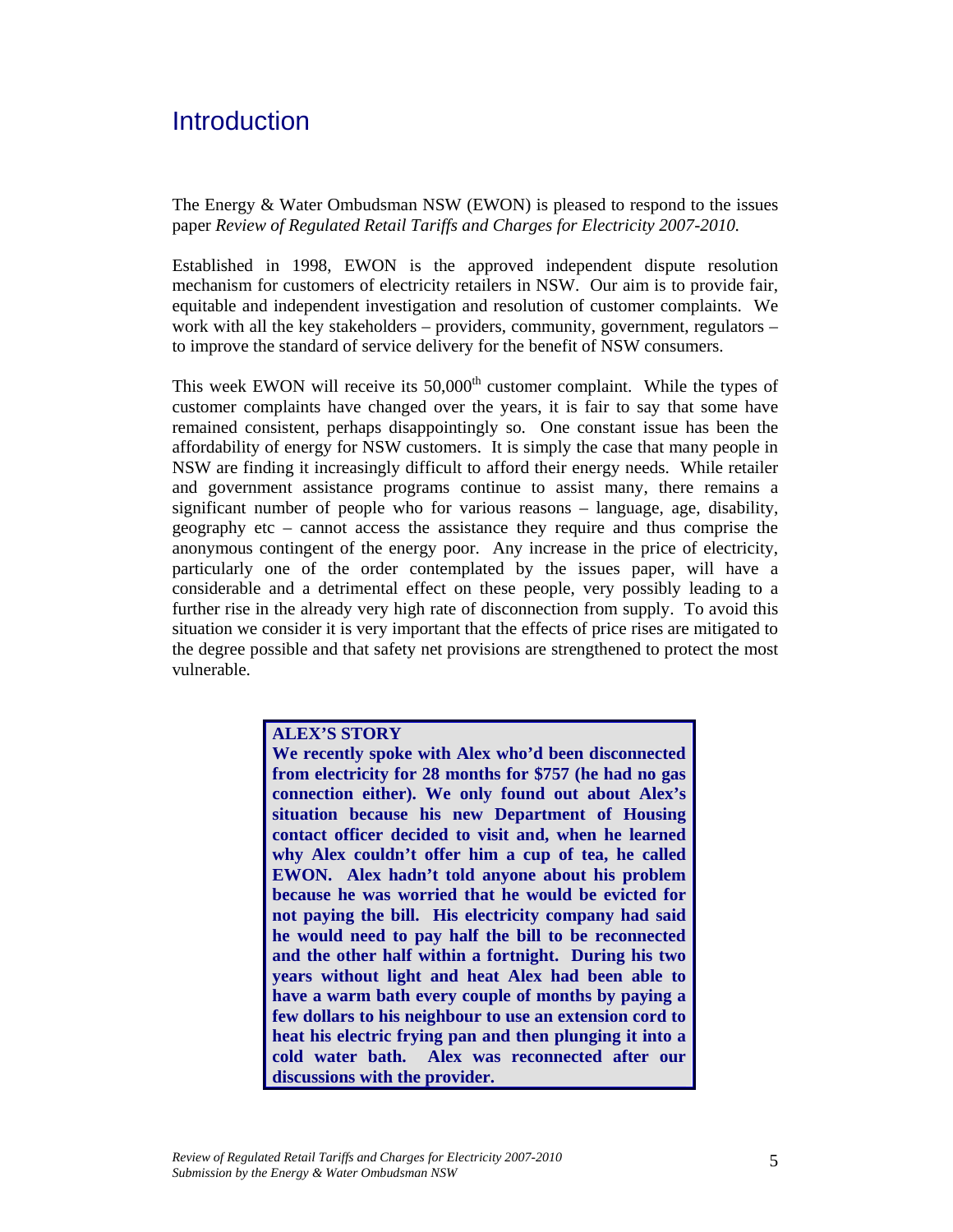# 1. Terms of Reference

#### *Participating in the market*

The issues paper states that in determining regulated prices for the next period, the Tribunal must consider the NSW Government's policy aim of reducing customers' reliance on regulated prices as well as the likely effect of its determination on competition in the retail electricity market. Consequently, there is a clear nexus established between the objectives of regulating prices and encouraging competition.

The terms of reference suggest that the majority of NSW residential and some small business customers have chosen to remain on standard form customer supply contracts which include regulated retail tariffs and charges determined by the Tribunal. The clear implication is that this is due to the standard tariff being artificially low – and thus more attractive to customers – through non costreflectivity. The terms of reference suggest that for the benefit of competition to flow through all sectors, which will lead ideally to *lower* prices, prices will have to *rise* for those supplied under a regulated tariff. Though there may well be sound structural reasons for this, those who are already vulnerable – and these tend to be people who for various reasons choose not to, or are unable to, participate in a market contract – will be further exposed.

#### *Rising prices and market confidence*

Among the significant differences in the terms of reference for the 2007 review and those for the 2004 review are

- the requirement to take into account the phase out of the Electricity Tariff Equalisation Fund (ETEF) and, by extension, to acknowledge the likely volatility in retailer hedging, risk management and transaction costs
- the requirement to determine retail operating costs and margins based on a mass market new entrant rather than those of the standard retailers.

When these factors combine with an emphasis on total cost-reflectivity and renewable energy sources premiums, the inescapable conclusion is that retail customers are facing significant cost increases. Indeed the issues paper itself identifies that the changes to the terms of reference will almost certainly result in an increase in regulated retail tariffs. That such an increase may occur just as many NSW consumers are beginning to acclimate to the contestable retail market may lead to a reduced confidence in the overall process of the introduction of retail competition, rather than necessarily to stimulate market activity as may have been intended. This diminishment of confidence in the market has been felt in other Australian states and internationally where market liberalisation has been accompanied by significant retail price rises. $<sup>1</sup>$ </sup>

 $\overline{a}$ 

<sup>&</sup>lt;sup>1</sup> See, for instance, Western Region Energy Action Group, *Powering Poverty: a report on the impacts of the 2002-2003 electricity price rises on 12 low-income households in South Australia*, July 2004, p14ff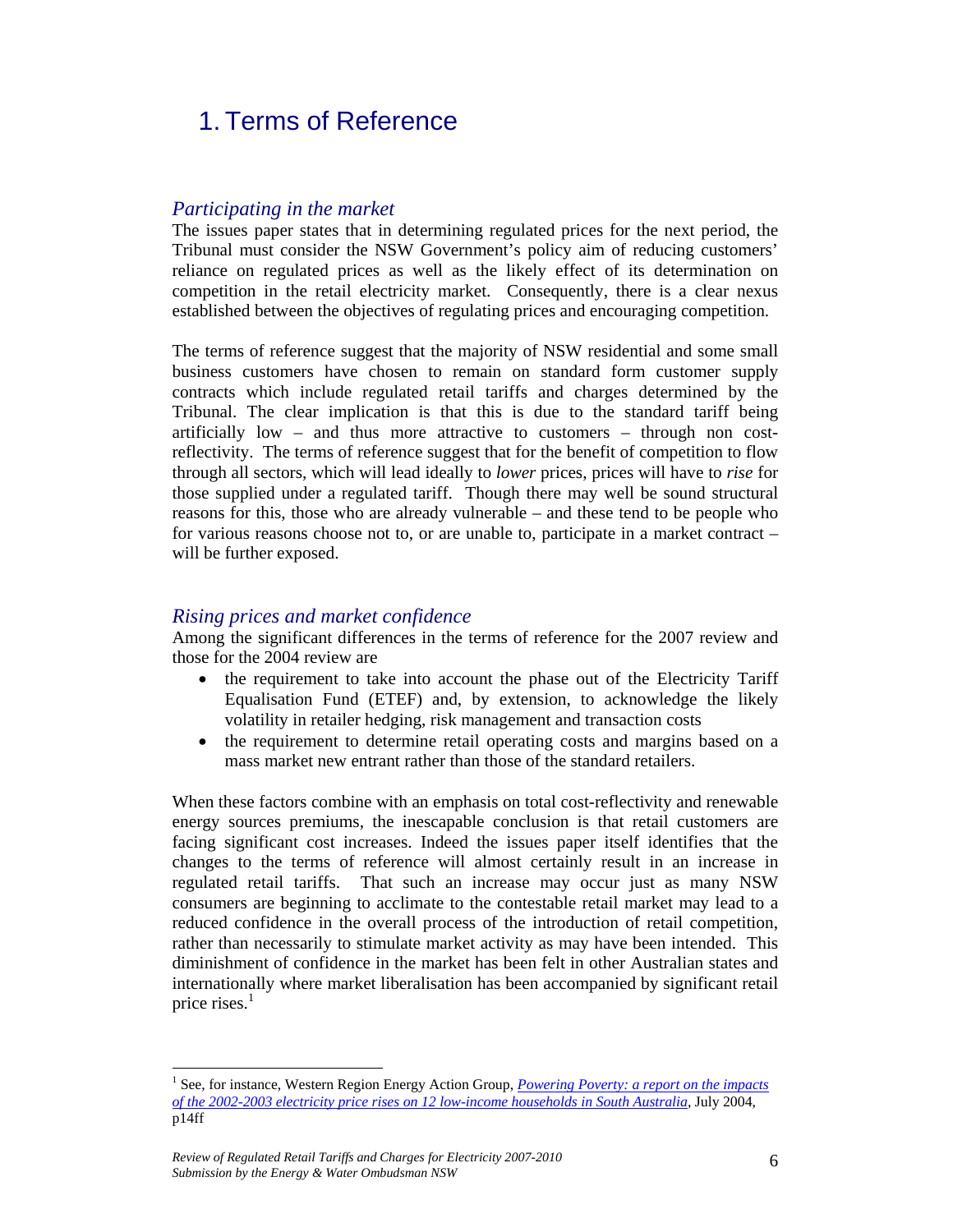In Australian markets there is some evidence that the benefits of energy deregulation have not been evenly spread. A recent report outlines the experience of Victorian customers:

> *The price benefits associated with the reforms to the Victorian electricity industry, including the introduction of full retail competition, have not been equitably distributed across all consumer groups, with domestic consumers experiencing only a slight decrease in real electricity prices as compared to industrial consumers. In addition, data from each of the Productivity Commission, the Energy Supply Association of Australia and the Essential Services Commission of Victoria (ESC) indicates that where price savings to domestic consumers have been realised, the benefits have generally gone to higher volume business consumers and metropolitan consumers, in preference to low-volume and rural and regional consumers.*<sup>2</sup>

These outcomes are not unexpected and have resonances for the current review. If confidence in the market is to be maintained and strengthened, and the most adverse outcomes for disadvantaged customers are to be avoided, then the Tribunal will need to 'include mechanisms to protect low-income consumers', as recently recommended by the NSW Minister for Energy.*<sup>3</sup>*

## *Protecting vulnerable consumers*

 $\overline{a}$ 

The economic context in which this review is being conducted is not a promising one for customers vulnerable to price volatility. Recent changes to income support systems will see many disadvantaged groups, particularly single parents and those with a disability, migrated from pensions to government allowances. This will have a significant effect on incomes given that pensions are regularly increased against average weekly earnings while allowances appear not to have risen since 1996. In fact, the most recent *Poverty Lines* analysis indicates that a single adult receiving a government allowance of \$251.85 per week (inclusive of rent assistance) is \$78.92 below the poverty line and \$253.70 below the per capita household disposable income. $4$ 

A recent South Australian study of family poverty assessed the experiences of 500 families with young children in several areas of the most socially disadvantaged sectors of metropolitan Adelaide. 48% of families reported that their financial resources were insufficient for unexpected events while 25% reported that their financial resources were regularly inadequate for their needs.<sup>5</sup> At the same time as relative poverty has intensified the Australian Council of Social Service (ACOSS)

 $3$  The Hon. Joe Tripodi, Minister for Energy: quoted in Australian Financial Review (20 Sept 2006).

<sup>4</sup> Poverty Lines: Australia (March Quarter 2006), Melbourne Institute of Applied Economic and Social Research: Melbourne University, 19 July 2006, p3

<sup>2</sup> *Electricity Reform in Victoria: Outcomes for Consumers*, Consumer Law Centre Victoria and the Centre for the Study of Privatisation & Public Accountability, Feb 2006, i

<sup>&</sup>lt;sup>5</sup> Helen Cameron, *Poverty and Family Life under Welfare-to-Work: The Continuing Failure of Welfare Policy*, University of South Australia Social Policy Research Group 2006, p4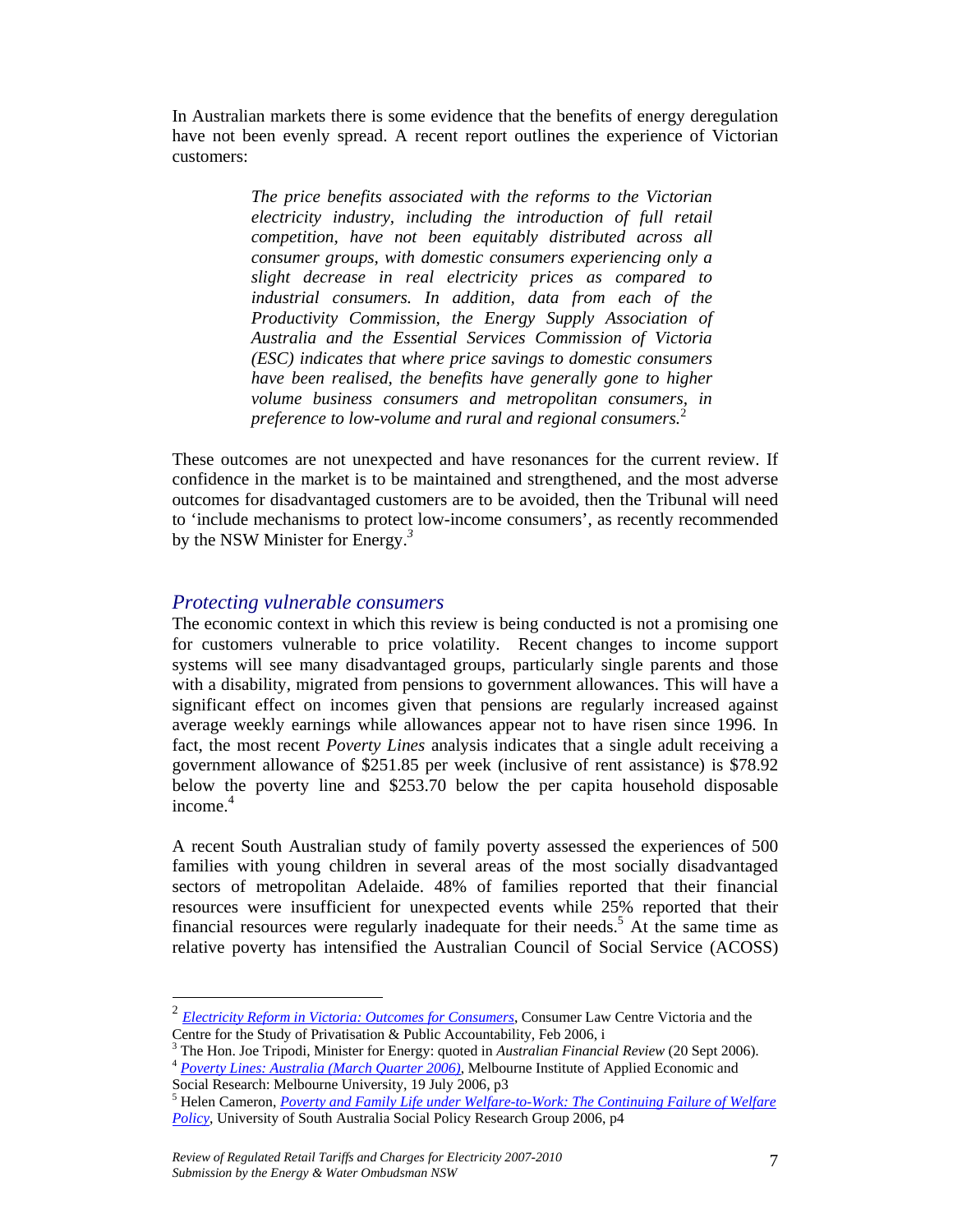published their *Australian Community Sector Survey 2006* which indicates that demand for the services of welfare and related bodies is far outstripping supply:

> *In 2004-5 respondent agencies provided services to 2,740,000 people, which is 220,000 people (or 9%) more than the 2,520,000 people who received a service in 2003-4. In 2004-5 respondent agencies turned away 171,366 people. This is 38,130 people (or 29%) more than the 133,236 people turned away in 2003-4. Of the 171,366 people turned away in 2004-5:*

- 23% were not eligible for the service or needed a *different service*
- 40% were eligible for the service and the service *provided the person with only basic information and assistance*
- 37% were eligible for the service but were turned away *from the service without assistance.<sup>6</sup>*

These figures suggest a reasonably bleak picture of services unable to cope with demand and increasing numbers of people living below the poverty line, unable to cope with daily expenses.

## *The impact of the Tribunal's determination on customers*

The terms of reference for the review do not specifically require the Tribunal to consider the impact of price increases on customers but they nowhere preclude this. The NSW retail energy market appears to be operating effectively, with considerable marketing activity occurring. It is also our observation that customers from all sectors of the community appear to be availing themselves of market contracts. The churn rate in NSW may not yet have matched that of other states (eg South Australia) or overseas liberalised markets (eg the United Kingdom or the Republic of Ireland) but this is not necessarily a negative situation if NSW has managed to avoid the dramatic price shocks that occurred or are occurring in these jurisdictions. Such price impacts are felt most keenly by the vulnerable sectors of society and, in EWON's view, these are the customers who should be protected from the worst effects of such increases wherever possible. To this end, EWON would recommend to the Tribunal members that while the terms of reference for this review do not explicitly require them to have regard to the impact of their determination on customers or to take account of customers' ability 'to adjust to new prices' as previous reviews have done, such considerations are nevertheless inherent and implied in the task.

 $\overline{a}$ 

<sup>&</sup>lt;sup>6</sup> Australian Council of Social Service, *Australian Community Sector Survey 2006*, p4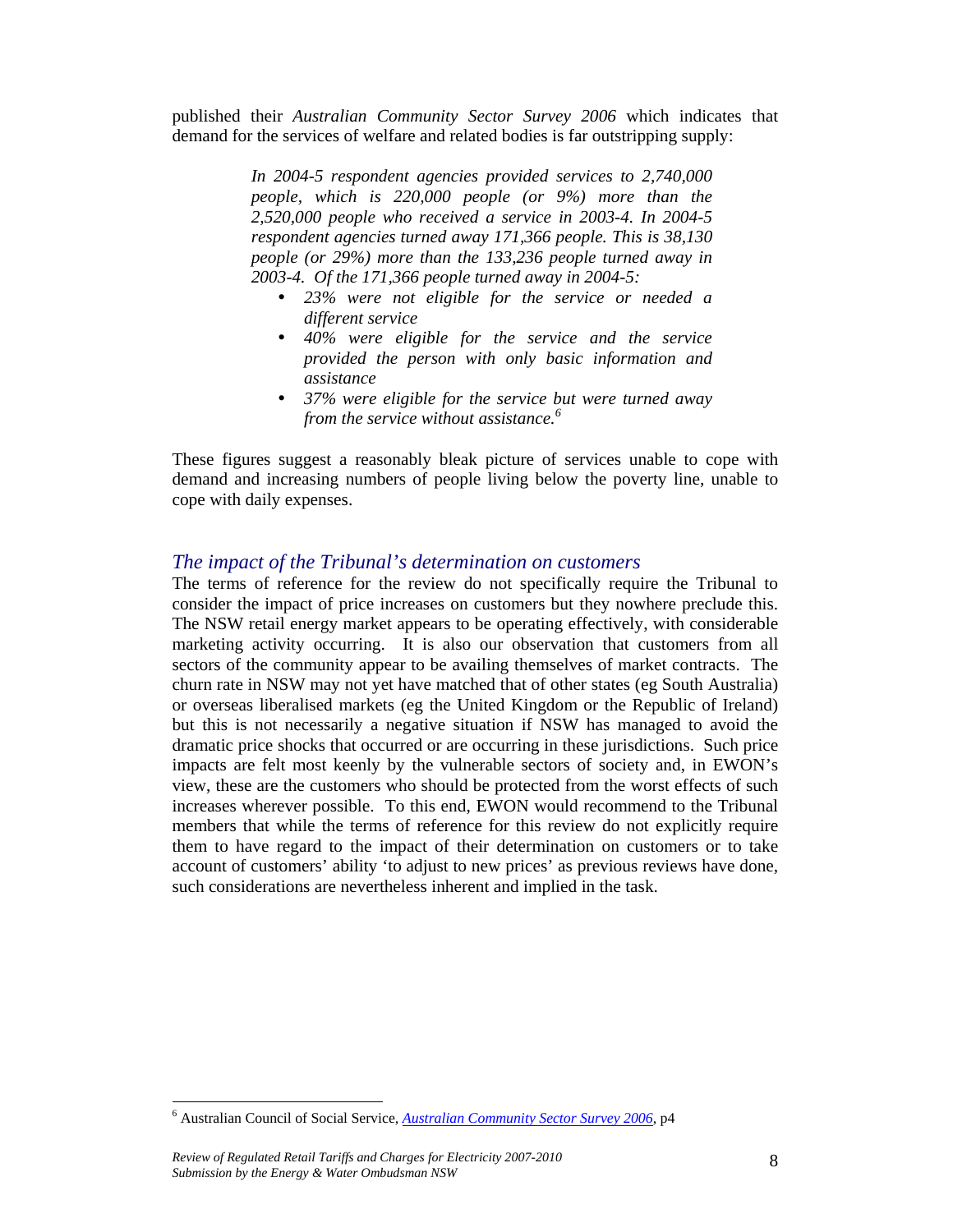# 2. Policy Changes That Affect This Review

## *2.1 ETEF phase out*

The NSW Government has announced that it will phase out the Electricity Tariff Equalisation Fund (ETEF) between September 2008 and June 2010. IPART therefore asks for comment on:

*Whether, for the purposes of establishing cost reflective tariff levels, it should consider the phasing out of the ETEF over a period of time or assume that the ETEF immediately ceases.* 

*How the phasing out of the ETEF will affect retailers' hedging, risk management and transactions costs over the course of the determination and whether these costs are different between a standard retailer and a mass market new entrant retailer. How it should recognise the forecasting risks that retailers will face in the absence of the ETEF and whether these risks are different between a standard retailer and a mass market new entrant retailer.*

EWON is not in a position to comment on the implications for price modelling of the removal of the ETEF other than to suggest to the Tribunal that a smooth price path that avoids price shock will be more likely to lessen the negative effect on customers.

### *2.2 The extent of competition*

The Council of Australian Governments (COAG) recently endorsed the Ministerial Council on Energy (MCE) reform agenda, in particular, to phase out the regulation of retail prices where effective competition can be demonstrated. IPART therefore asks for comment on:

*the extent of competition in the NSW retail electricity market. the appropriate form of regulation given Governments' aim to phase out energy retail price regulation.*

The criteria and indicators that will be used to determine the effectiveness of competition in NSW are yet to be published in their final form. Nevertheless, EWON's experience of customer complaints indicates that market contracts are being offered to, and accepted by, customers across a range of demographics. Clearly, many customers are taking advantage of contracts that provide them with price savings, and retailers are also taking the opportunity to tailor their offers to suit different customer circumstances. Nevertheless there are some identifiable problems with marketing activity and the terms of various contracts. In EWON's view there are significant indications that some customers who wish to remain on a standard form contract are feeling pressured into signing a market contract.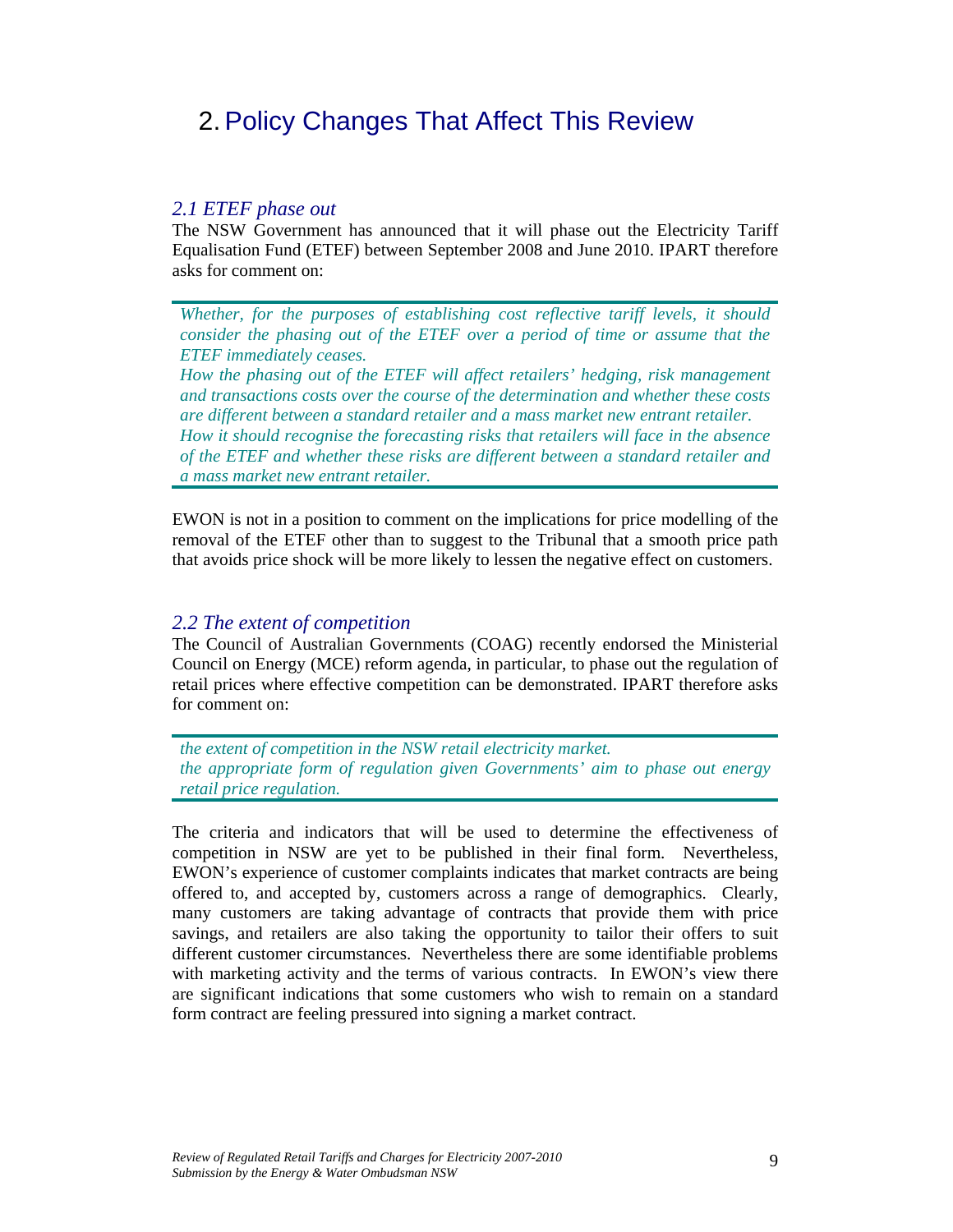# *Increased complaints about energy marketing*

During 2005-06 complaints to EWON relating to energy competition made up 20% of all issues raised, a substantial increase compared with 8% the previous year. Importantly, we saw a dramatic increase (305%) in complaints about energy marketing, with complaints highlighting many consumers' negative experience of the sales process with marketers. Many customers complained about marketers misleading or coercing them into signing a contract. Some customers complained that their account had been transferred to another retailer without their knowledge or permission. Others were shocked to find their account cancelled without their knowledge or consent, when another person (non account holder) in their household signed a contract.

EWON has been especially concerned about complaints involving marketing to older customers who did not understand what they were signing. In some cases, marketers falsely said they were from 'the government' or told customers their electricity supply was in jeopardy if they did not sign a contract. Some elderly customers told us they signed a contract because it was the only way they could get the door-to-door marketer to leave.

This practice of misleading or intimidating consumers is unacceptable and does not foster a positive, competitive energy market. It is clear to EWON that many vulnerable customers – eg those from a non English speaking background, the elderly, those with intellectual, physical and/ or other disability – are particularly susceptible to coercive marketing and, for the same reasons, are also ill-equipped to complain about their treatment or to cancel a contract they entered unwillingly.

EWON appreciates that NSW retailers are attempting to reduce the prevalence of such misleading and coercive marketing. It is also clear that, given the current churn rate, the great majority of marketing activity appears to be conducted appropriately. It remains the case, though, that there are groups of customer who are at a disadvantage in the context of contestability.

## **NATALIA'S STORY**

**Natalia, a 79 year old Polish pensioner suffers serious illness and does not speak English well. She was door knocked by two different energy companies on separate occasions, and ended up signing contracts with both companies. Her son rang EWON for help when the companies wanted to charge Natalia a termination fee to cancel the contracts. He explained that Natalia had felt pressured by one marketer and only signed to get him to leave, and she did not remember signing up with the second company. Natalia wanted to pay the fees and return to her original provider, but her son did not think she should have to pay any fees.**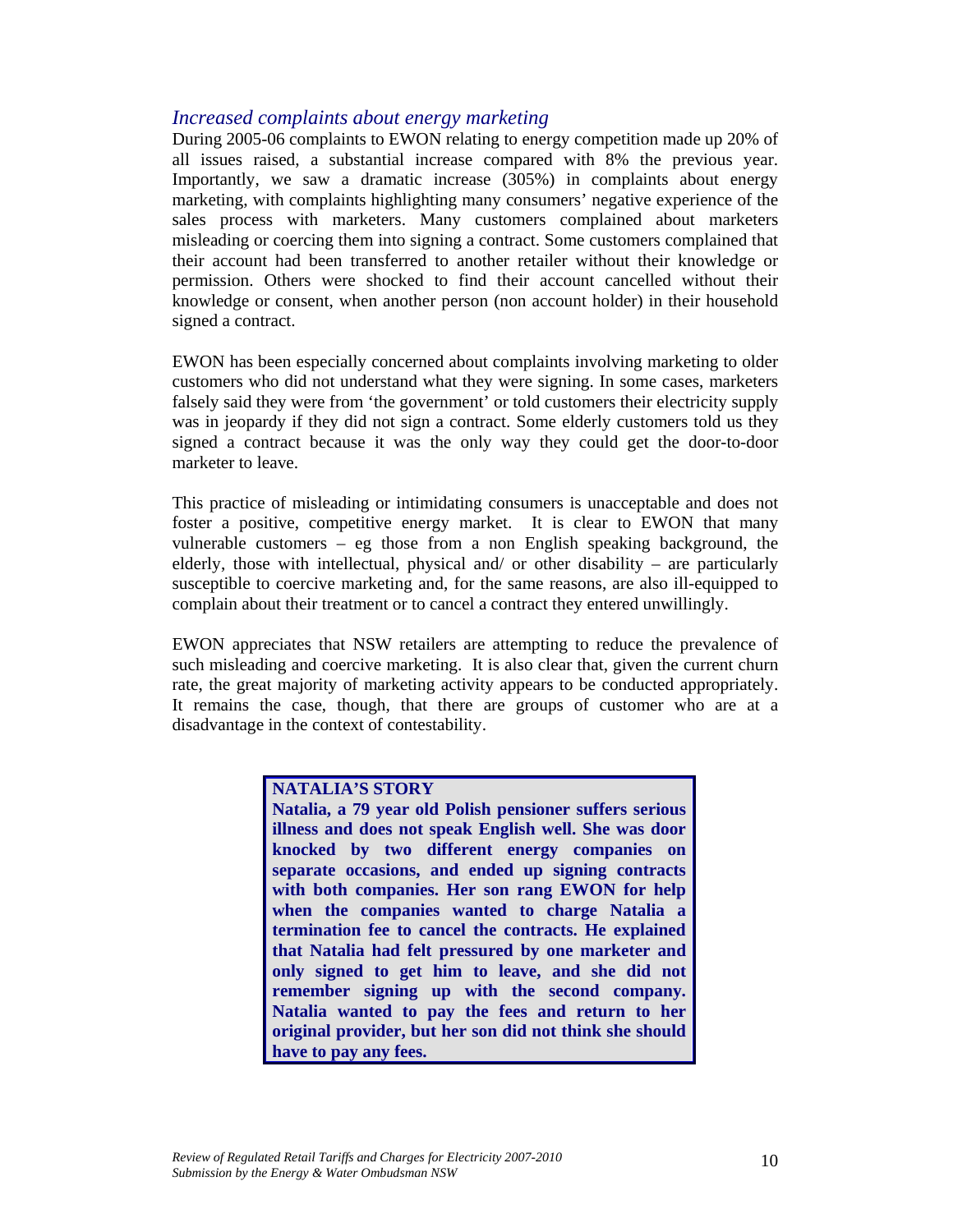**TERRY'S STORY** 

**Terry works with a community agency that helps disadvantaged people living in public housing. He rang EWON when he found a number of his clients in one unit block had been approached by energy marketers. He said 7 out of 8 families had signed contracts which he found disturbing because at least two of the account holders suffered disabilities that would make it hard for them to make an informed decision. One customer had told Terry that the marketers said their current energy supplier was going out of business and if they wanted to stay connected, they would need to sign a contract. When the customer said he didn't want to sign, one marketer verbally abused him and stormed off.** 

**Terry complained to EWON because he felt the residents had been targeted as a group. He was concerned that most of them did not really understand what was being offered and the fine print was so small it would be difficult for someone with literacy issues to read.** 

**EWON discussed Terry's complaint with the retailer who acknowledged there had been a breach of the Marketing Code and that this would be reported to the regulator. The contracts were cancelled.**

## *Geography*

It is clear that despite an increase in marketing activity across NSW, competitive contracts are not available to all consumers and that many retailers limit the geographic areas where they are prepared to offer contracts. A small number of customers have complained about this to EWON.

#### **ANTHONY'S STORY**

**Anthony received an offer of a contract in the mail at his home as part of an exclusive promotion to members of an association to which he belongs. When he responded, the offer was withdrawn because he lived in an area in which the retailer was not marketing. The customer felt strongly that having been offered this contract without a geographical qualification there was an obligation on the part of the retailer to honour its terms.**

While it has been argued that an increase in the regulated tariff will encourage marketing in such areas, EWON's experience would suggest that there are few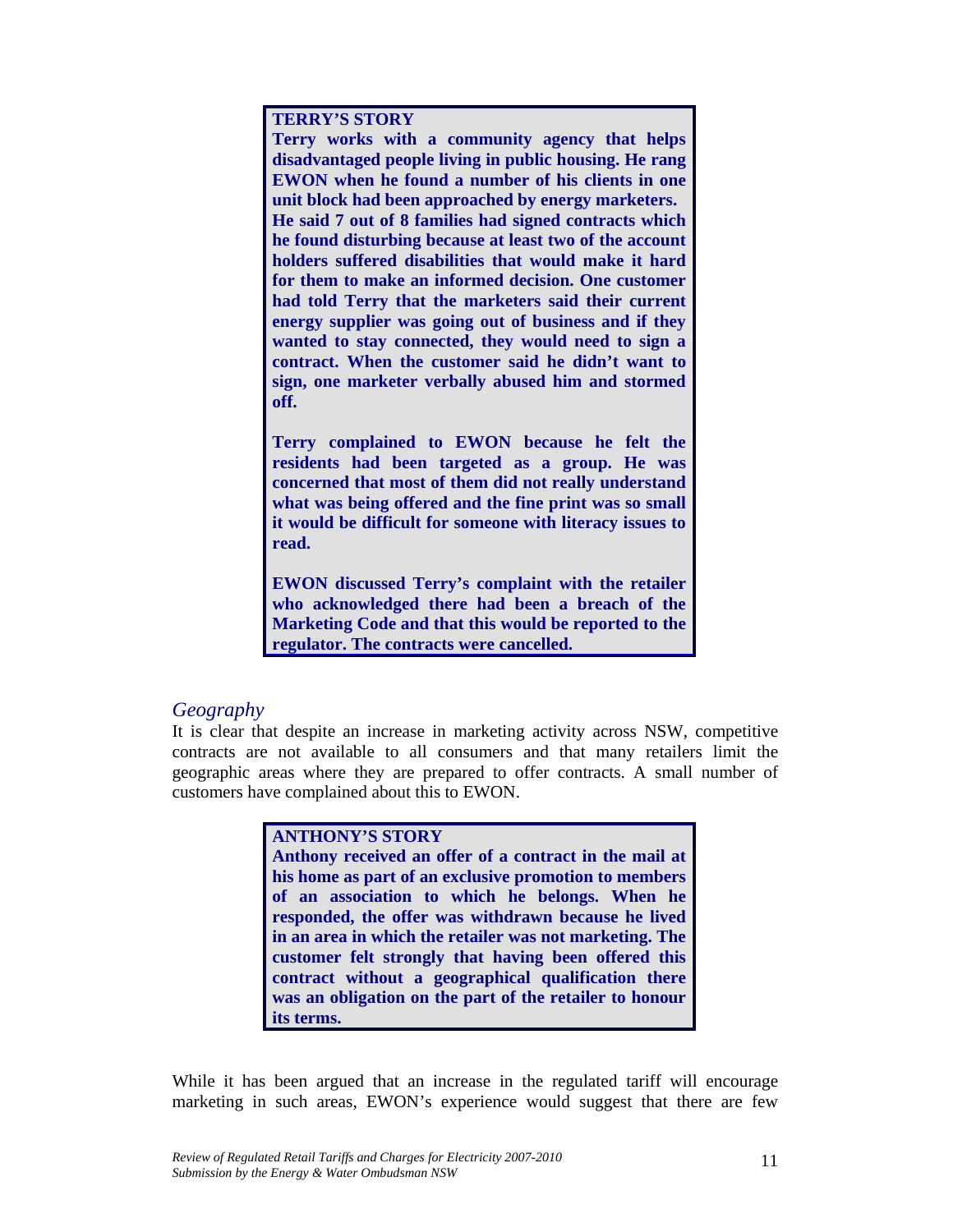customers who are unable to sign a market contract if they wish (particularly one offered by their standard supplier). To raise the standard tariff in order to encourage greater market offerings will not necessarily work as intended everywhere and/ or evenly, and will be likely to disadvantage many of those who, for instance, simply do not wish to sign to a negotiated contract (eg tenants).

#### *Contract terms*

It is clear that for many consumers certain contract terms act as a barrier to accessing the market. The requirement in many contracts for direct debit as a payment form, with a financial penalty imposed for other payment forms, acts as a significant barrier to many consumers, especially elderly customers who may prefer to pay through other means (eg cash paid at a local Post Office). A financial penalty for forms of payment other than direct debit also significantly erodes any saving that the customer would make through a negotiated contract.

A further group who have trouble in accessing the competitive market are tenants. Most contracts available are for a fixed term (often three years) and are not portable. Given that the average length of a standard residential lease is 12 months, a three year contract is not the most suitable offer. It is arguable that the market will ultimately accommodate customers who seek certain versatility in contract terms by developing options to suit them. Nevertheless, EWON's experience of customer complaints suggests that this has not yet occurred and that there is at least an equivalent likelihood that the range of options currently available through a standard form contract will not be matched by market contracts. It is important to note that in order to keep costs down, retailers may understandably seek both to eliminate high transaction costs (eg payment in person, payment at a post office, payment via Centrepay) and maintain contract terms that ensure customers remain 'sticky' (eg through fixed term contracts and termination fees for early cancellation). The reductions in payment flexibility combined with potentially restrictive contract terms will most likely have a particular impact on vulnerable customers.

Finally, the absence of comparative information readily available to allow customers to make informed decisions about market offerings is in stark contrast to the information available to Victorian and South Australian consumers. EWON believes (in agreement with the Move-In / Move-Out working group chaired by IPART) that there would be specific value in having such comparative information available on a readily accessible website where various market offerings can be presented in a simple and easily understood manner, thus encouraging informed choice.

# *Form of regulation*

Signing up to an energy contract is still new to many customers so we would expect complaints from people who are unsure of the process or confused about their responsibilities. As noted above, though, this year there was a significant increase in complaints from customers who said they had been misled, pressured or intimidated by marketers. Many of these customers have made it clear to EWON that they wish to retain the flexibility that is currently offered under the terms of a standard form contract. To address the concerns of such customers, it appears that any reduction in pricing regulation would require assurances that the flexibilities that exist in standard contracts are also available in some way in market contracts.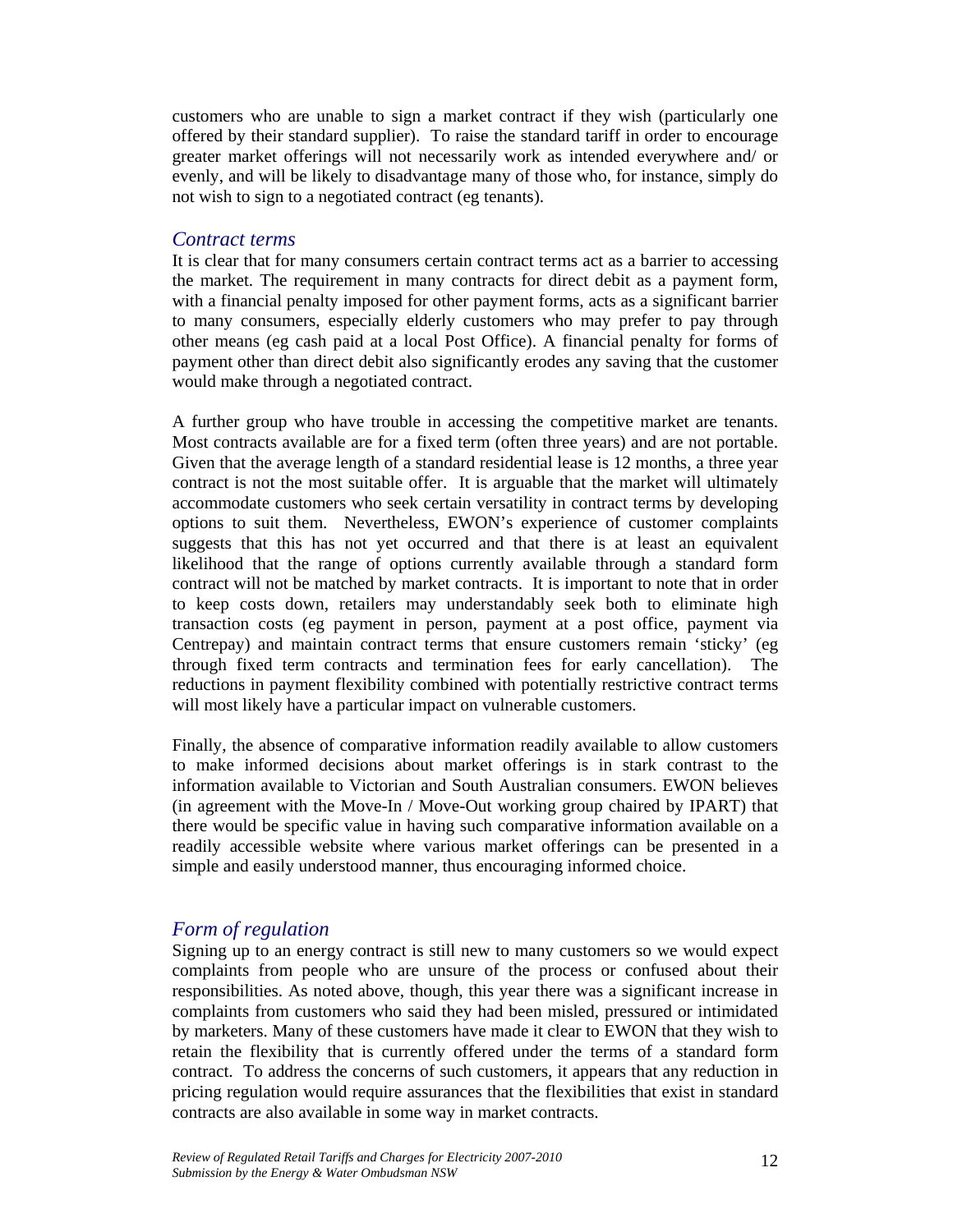## *2.3 Time of use meters and demand management*

The Council of Australian Governments (COAG) has agreed to the progressive national roll out of 'smart' electricity meters from 2007 to allow the introduction of time-of-day pricing. Further the terms of reference require the Tribunal to consider the impact of its determination on demand management. IPART therefore asks for comment on:

*What problems have arisen during the current determination as a result of network roll out of time-of-use meters.* 

*How the new determination could be used to facilitate the transition to time-of-use tariffs.* 

*How the Tribunal should consider the impact of its determination on demand management.*

At its 8<sup>th</sup> Network Information Forum held on 11 May 2006 EnergyAustralia indicated that of 145,099 smart (type 5) meters in the National Electricity Market 101,000 (70%) had been installed by EnergyAustralia in NSW. Given this high level of advanced metering in the major metropolitan franchise in NSW, it is important to note that EWON has only received a limited number of complaints arising from the roll out. Nevertheless, the problems identified by customers are pertinent to the issues raised by the review.

## *Information provision*

Some customers have raised concerns about the lack of information provided by the model or programming of the meter. Given that the stated purpose of the roll-out is to encourage and support changes in consumption behaviour, EWON considers that an essential aspect of time of use meters is increased information provision to customers. An integral aspect of this information is for a customer to be able to identify usage in the different time of use brackets. Without this functionality, it is clear that the ability for advanced meters to assist customers in managing their demand is severely limited.

## **CARLOS' STORY**

**Carlos had a time of use meter for approximately 15 years before its replacement in April 2003 with a new Type 5 meter. Unlike his former meter, the current Type 5 meter does not allow him to access the cumulative data in the time splits of peak/offpeak/shoulder, for each of which he is charged a differential tariff. Instead, Carlos can only access the cumulative aggregated consumption of all three time bands as well as his off-peak hot water usage. He told EWON that the meter should have been programmed with at least the same functionality he enjoyed with his previous meter and that he is now unable to consider his pattern of consumption in the different time/ price bands or verify the accuracy of his billing.**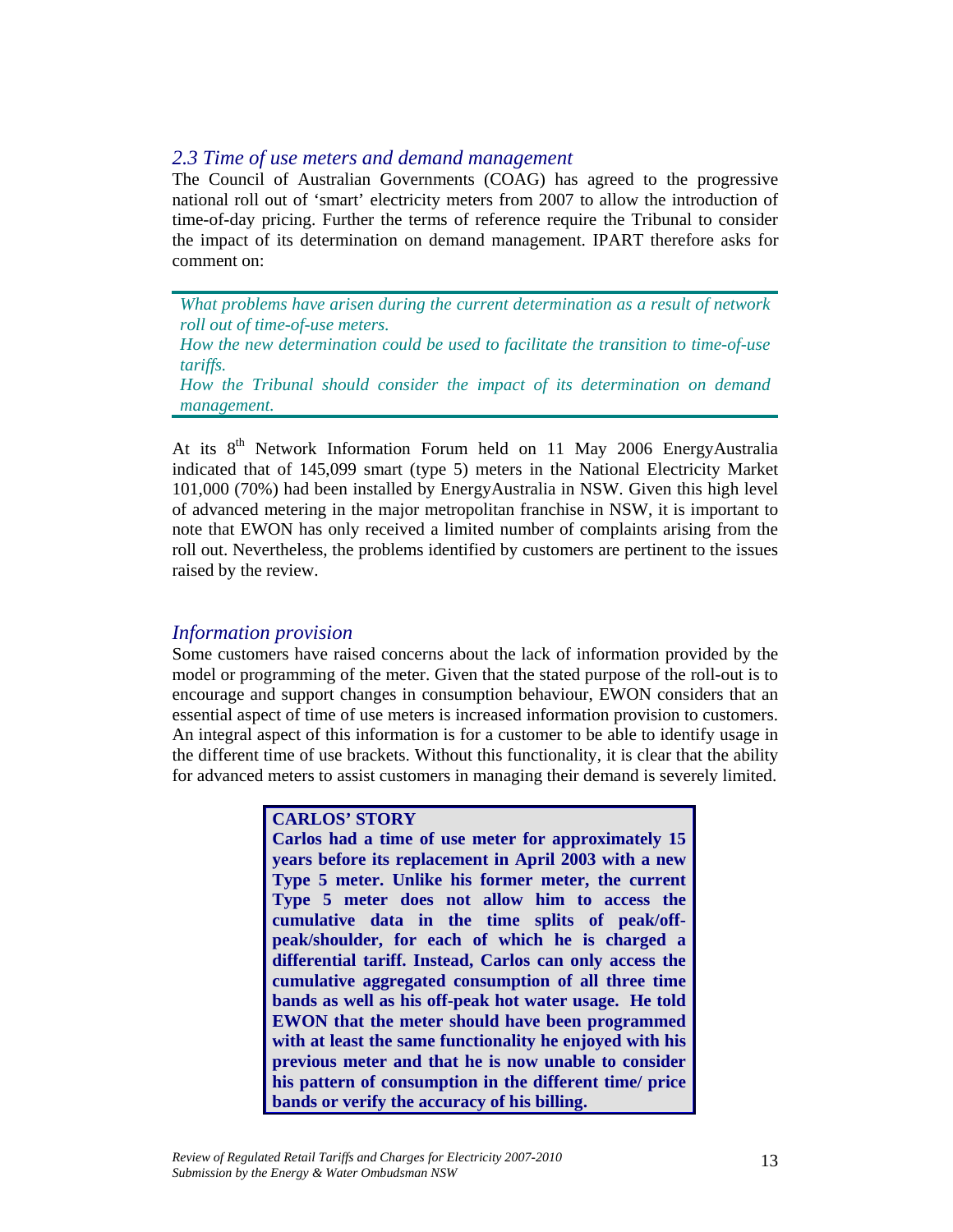## *Time of use pricing to impact low-users*

EnergyAustralia's analysis of the cost savings/impacts for customers resulting from its time of use metering and pricing indicates that the higher the consumption the greater the relative price advantage. It is clear that there are demonstrable advantages for many consumers in being able to migrate their consumption across time bands and thus, potentially, reduce their bills. Nevertheless, it is also the case that the bulk of customers who are suffering a price disadvantage because of the introduction of time of use metering/ pricing are at the lower end of the consumption spectrum. Such customers may have less discretion to move their consumption across time bands, and they may soon be likely to pay more for the electricity they consume under the *current* pricing determination, particularly in peak periods. If such small-use customers – in EWON's experience, often single person households on low, fixed incomes – will *also* experience a significant price rise following the 2007-10 retail determination, many will feel the price shock acutely.

#### *Smart meters and retail competition*

A further issue concerning the roll out of time of use meters that has been raised with EWON is the difficulty some retailers face in honouring the terms of a negotiated contract once advanced metering has been installed at the premises. It appears that some retailers do not have the necessary billing infrastructure to cope with the data generated by the time of use meter. In some circumstances retailers have had to 'return' a customer to the standard supplier as a consequence. This has meant that customers who have received a time of use meter have found themselves excluded from the competitive market and are left with no choice as to their retailer.

### *Demand management*

 $\overline{a}$ 

EWON agrees with Country Energy's conclusion that:

*Retailers have a unique and direct relationship with regulated customers, and therefore are best placed to engage customers in programs to encourage demand management and energy efficiency outcomes.7*

It is of particular importance that education programs associated with a developing emphasis on demand management have a focus on the needs of low income consumers and address the particular issues associated with behaviour change in a context of limited resources. It is pleasing to note that almost all of the retailers' hardship assistance programs incorporate some elements of demand management education in their range of services. This is a promising start but with the further expansion of time of use metering and pricing, and the anticipated tariff increases foreshadowed by the issues paper, it will be important that retailers are ready to expand their activities in this area, specifically in order to address the needs of low-

<sup>&</sup>lt;sup>7</sup> Country Energy, **Submission to IPART Review of Electricity Regulated Retail Tariffs**  $2007 - 2010$ **,** p8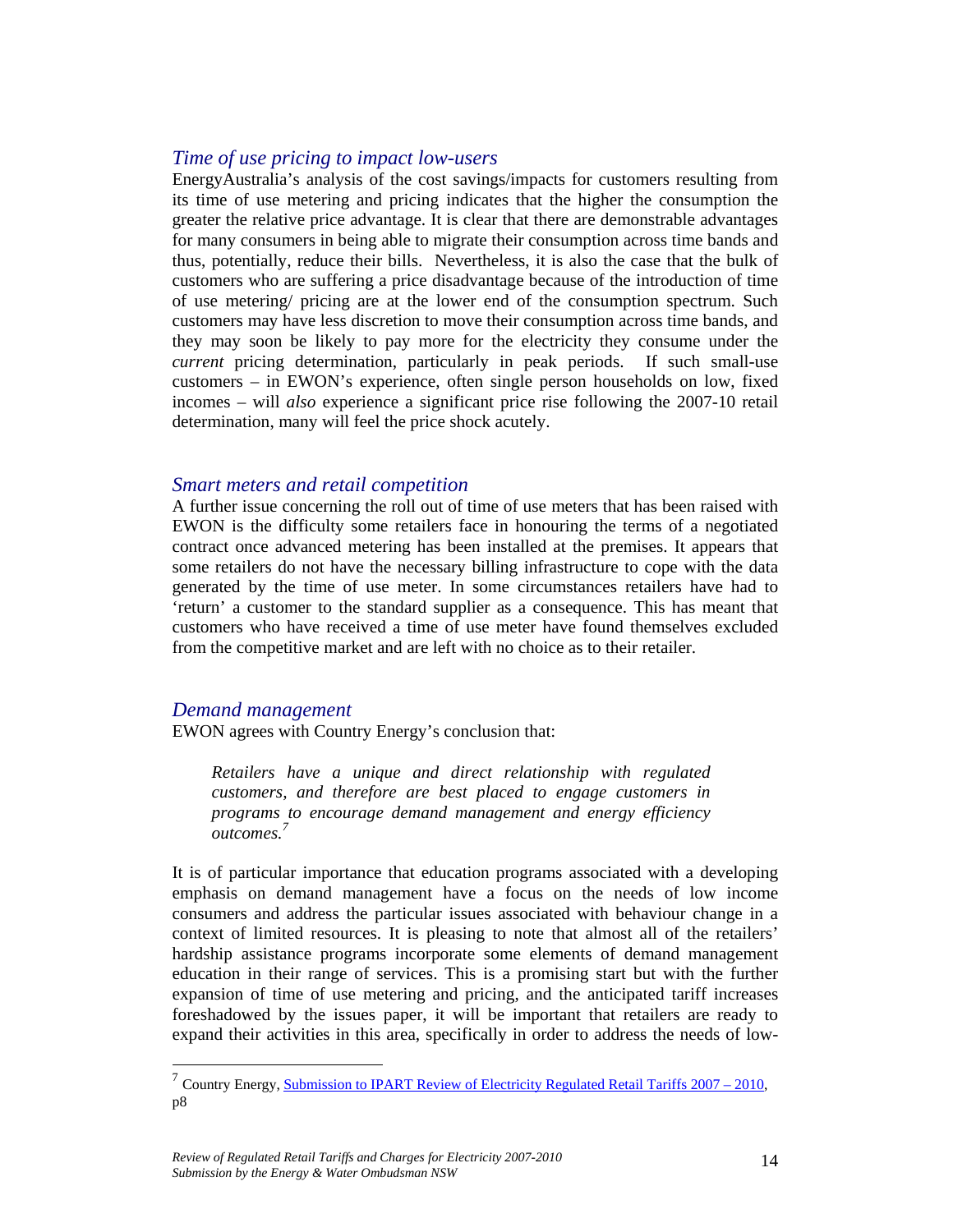income consumers. Clearly, it is preferable that such steps are taken proactively – *before* consumers require the assistance of the various hardship assistance programs.

EWON believes that there are several programs currently in place that could be expanded to assist low-income customers manage their consumption. A small number of NSW retailers currently offer a phone- or home-based energy audit to assist customers to learn more about their usage patterns and appliances. This is a very positive step but will be of limited use if the result is an identification of energy inefficient heating and white goods but no information/ programs to replace these items. Consequently, EWON considers that a much stronger No Interest Loans Scheme (NILS) is an essential part of a comprehensive approach to demand management. Strong and consistent support from energy retailers to expand and maintain a state-wide NILS program accessible to all in need would be a significant step forward. In this context EWON notes the strong commitment given by Sydney Water to NILS in the context of the recent IPART metropolitan water pricing determination.

In many countries including New Zealand, the United Kingdom and the United States of America, there are various services and grants that provide support and assistance in ensuring accommodation is energy efficient, particularly for those who are renting. While there have been a number of pilot programs in NSW it would appear that now is the appropriate time to consider a more comprehensive means to educate and empower people to make energy-efficient choices across a range of their consumer decision-making. Aside from the community-wide benefits of such an approach – including, of course, supply-side savings – there is specific and demonstrable advantage for vulnerable customers in the context of retail price rises.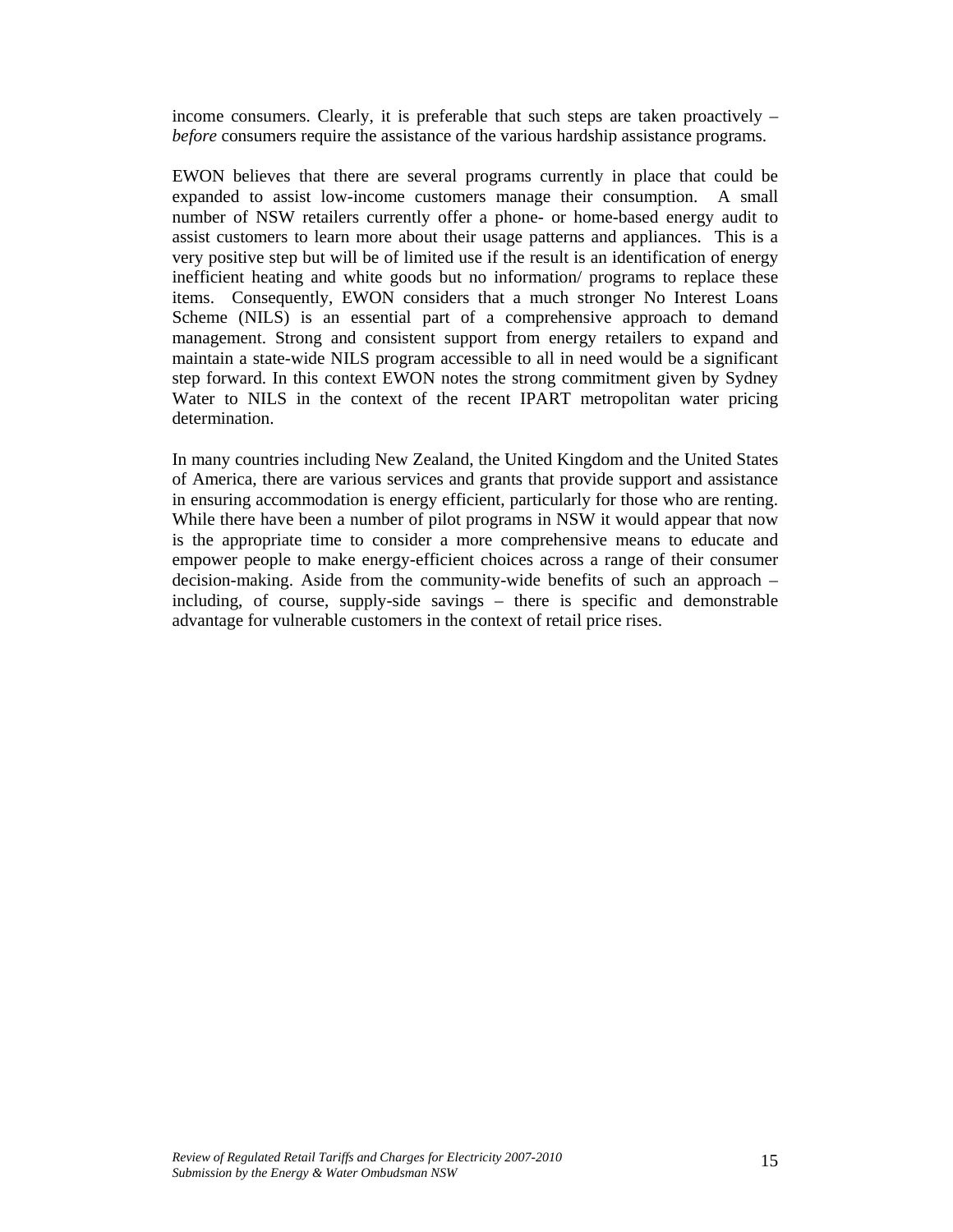# 3. Form of Regulation and Price Constraints

# *3.1.Form of regulation*

*The Tribunal seeks comment from stakeholders on the regulatory approach that best meets the objectives for the review, the pros and cons of the options, and whether there are additional broad options or variations within the options that the Tribunal should consider.* 

In our responses to the issues paper EWON has based our observations on the complaints raised with us by NSW customers and from our independent investigations of those complaints. Consequently, we have limited our comment regarding the intricacies of the form of regulation which the Tribunal adopts for this determination to the following.

## *Evolution rather than revolution*

Over recent determinations, the Tribunal has sought a regulatory model that encourages retailers to move to cost reflective tariffs while at the same time reducing the likelihood of price shocks for customers. These have been successful determinations precisely because a balance was struck between competing interests: market development and consumer protection. Although NSW standard retailers have in some areas not yet been able to move their tariffs to be fully cost reflective, significant improvements have nevertheless occurred. It has also been possible to rationalise many of the obsolete tariffs, a process that is ongoing. (While Country Energy still has a multiplicity of regulated tariffs, the number of customers served by these is quite small.)

Crucially, while these developments have all occurred over a period of increasing prices for customers, the impact has been to some degree mitigated by introducing the price rises over extended periods. This has meant that NSW, unlike several other Australian and international jurisdictions at a similar stage of market development, has managed to avoid the price shocks that have beset other markets. This approach – perhaps broadly defined as evolutionary rather than revolutionary – has been developed and sustained over several years and EWON considers it would be disadvantageous for it to be altered now.

In their submissions, the retailers have emphasised the limitations on cost reflectivity imposed by the side constraints of the current determination. They have argued that the side constraints have disallowed them to recover costs as effectively as they otherwise might have done. Yet it remains the case that each of the retailers has achieved very significant cost recovery and return for the shareholder/s. Perhaps the side constraints have not allowed the retailers to move to immediate cost reflectivity but their primary purpose – to protect consumers from significant price shock while allowing prices to increase over time – has been successfully met.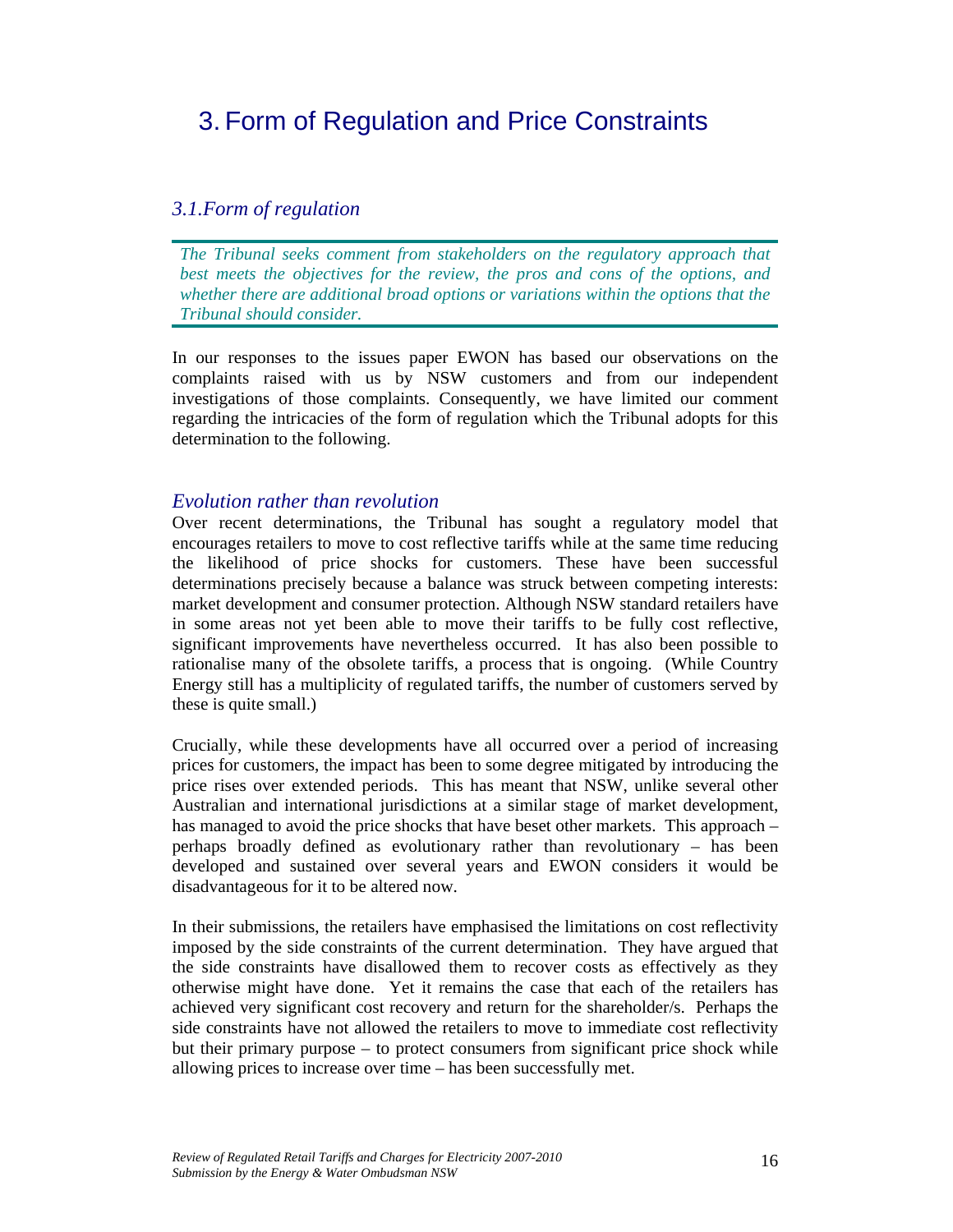One of the commercial drivers for the current pricing review appears to be full cost reflectivity by the end of the 2010 determination. This goal does not appear to be significantly different in several ways from that of previous determinations, other than that it is time-limited. EWON hopes that the important work achieved by previous determinations to increase prices by affordable increments at both the macro- and micro-levels is not undermined by the constraints imposed by this deadline.

## *Final retail determination?*

EWON recognises the complexity of establishing a form of price regulation in the context of a move to full cost reflectivity with the added issue of a longer-term commitment by the MCE to aim towards the removal of retail price regulation. Given that this may be the last determination of regulated electricity prices for NSW customers, it appears there may be economic as well as social value in maintaining the current regulatory model (including price constraints at the level of an individual customer bill). Country Energy, for instance, has noted that

> *significant switching costs would be incurred if a new model (such as the WAPC approach) were to be instituted at this late stage. In addition, a WAPC imposes higher monitoring and compliance costs on the regulator and retailers.<sup>8</sup>*

The avoidance of significantly increased costs associated with implementing the final form of regulation should be an important consideration in choosing what is likely to be a time-limited regulatory regime.

## *3.1.3 Opt-in regulated tariff*

The Tribunal specifically asked for comment on the following questions concerning the possibility of establishing a limited number of opt-in regulated tariffs:

*Whether it is appropriate to apply a regulatory approach that requires customers to 'choose' to be supplied on a regulated tariff and the implications of doing this. What measures could be taken to resolve the customer protection issues associated with such an approach, and who should take responsibility for taking them. Whether customers could continue to be supplied on a standard form contract if they do not choose to be supplied on the new regulated tariff.* 

The automatic rendering of all current retail tariffs as 'unregulated' via the introduction of an 'opt-in regulated tariff' presupposes a market climate ready for (more or less) complete deregulation. As indicated by the sharp increase in complaints to EWON about coercive, misleading and fraudulent marketing over the last year, it is EWON's view that the NSW market (including its legislative/ regulatory underpinning and compliance with the *Marketing Code*) may not be ready for such a development.

 $\overline{a}$ <sup>8</sup> Country Energy, Submission to IPART Review of Electricity Regulated Retail Tariffs 2007 – 2010, p11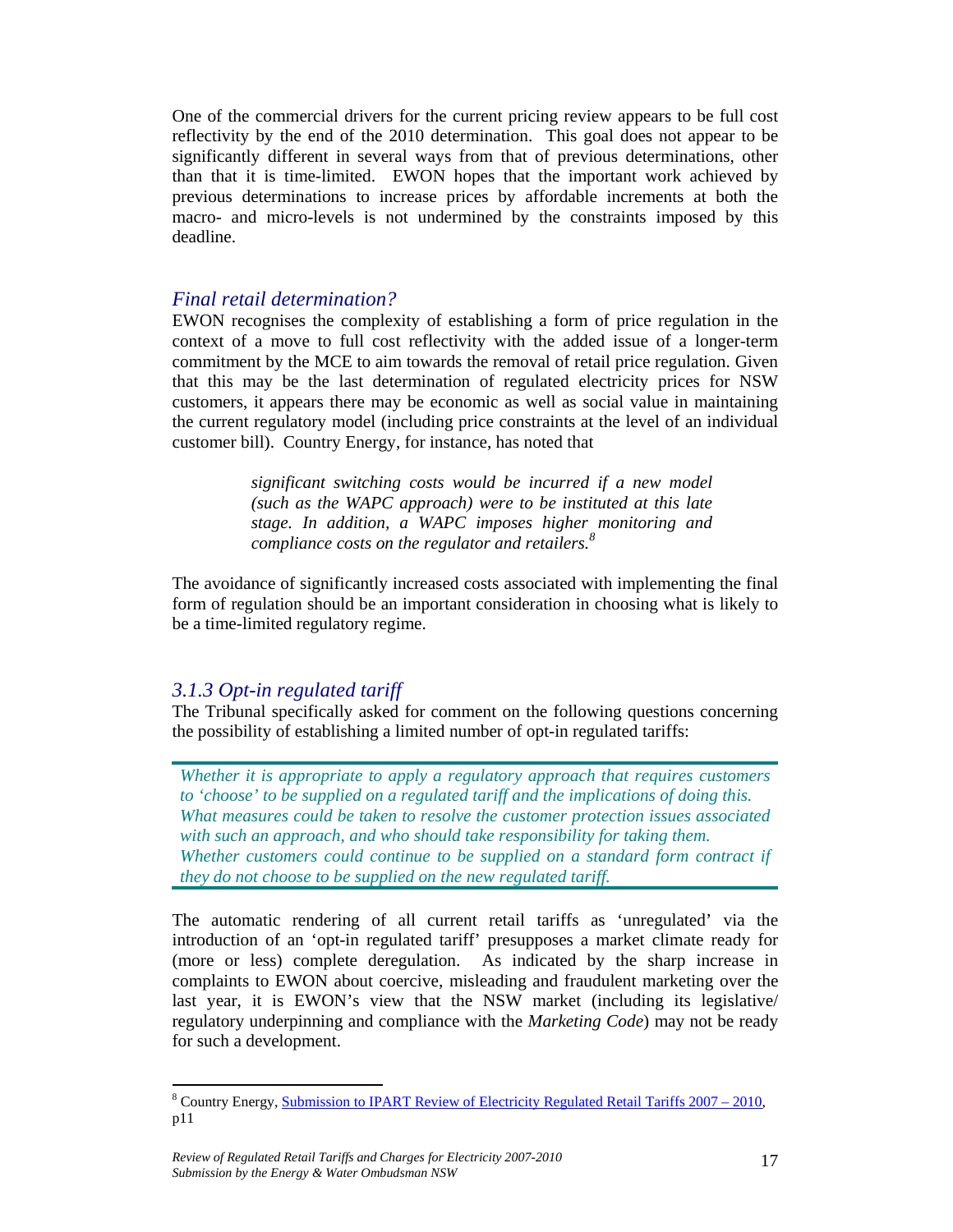In what is very possibly a period of evolution from a regulated to a deregulated pricing environment, the 'opt-in' model appears more akin to a final outcome than a transitional model. The present approach of a default standard form contract, with an emphasis on increasing cost reflectivity over the next three years, would appear to be the appropriate option at this point in time, particularly as it is supported by a regime of consumer protection laws and service standards already in place. If, as appears to be the prevailing view, regulated pricing is to be phased out over the next period, it may well be that the 'opt-in' option may ultimately be a form of protection available to vulnerable customers, among others. In this context, EWON notes with interest EnergyAustralia's submission which raises the possibility of developing an opt-in qualification-based tariff for disadvantaged customers. EWON would like to express our willingness to work further with retailers and IPART to explore this as a response to the potentially adverse impact on disadvantaged and vulnerable customers of full retail price deregulation combined with increasing network and environmental costs.

#### *3.2 Price constraints*

Under the present determination, the Tribunal has sought to balance the move to cost reflective tariffs with assurances that customers are protected from unacceptable price increases. For the 2007 to 2010 determination:

*The Tribunal seeks views on whether and at what level it should set price limits, how price limits interact with the form of regulation, and whether it is appropriate to remove price limits on obsolete tariffs.* 

As noted above, the retailers have stated that over the period of the current determination price constraints (particularly on individual bills) have resulted in limits on achieving the target  $(N+R)$  tariffs. If in this determination price constraints are lifted on either individual bills or individual tariffs then consideration will need to be given to ensuring the least possible price shock, and to having in place appropriate and viable support mechanisms for customers who are particularly adversely affected. We note with interest that each of the current major retailers have emphasised their strong commitment to hardship assistance programs as an essential aspect of their customer service in the journey to retail price deregulation.

The issues paper suggests that limitations imposed at the level of customers' bills is 'relatively simple to administer'. On this basis, and given the protections that it affords to customers, it appears sensible that such limitations are maintained. If the Tribunal considers that these limitations are problematic for the purposes of achieving cost reflectivity (though it is worth noting the degree of success that has been managed in this area over recent determinations with such limitations in place), then there may well be advantage in consideration being given to 'whether different limits should be applied to different customer classes' as suggested in the issues paper. The retailers have informed EWON that they already have systems in place to identify customers in (or potentially in) hardship – eg those who pay/ part-pay with Energy Accounts Payment Assistance, who build-up arrears over two or more bills, who consistently pay late, who regularly request an extension of time to pay, who pay via Centrepay, or receive a pensioner/veteran rebate. We understand that such indicators of hardship are used to determine if a customer should be offered membership of a retailer's hardship assistance program and for other purposes (eg. to determine if a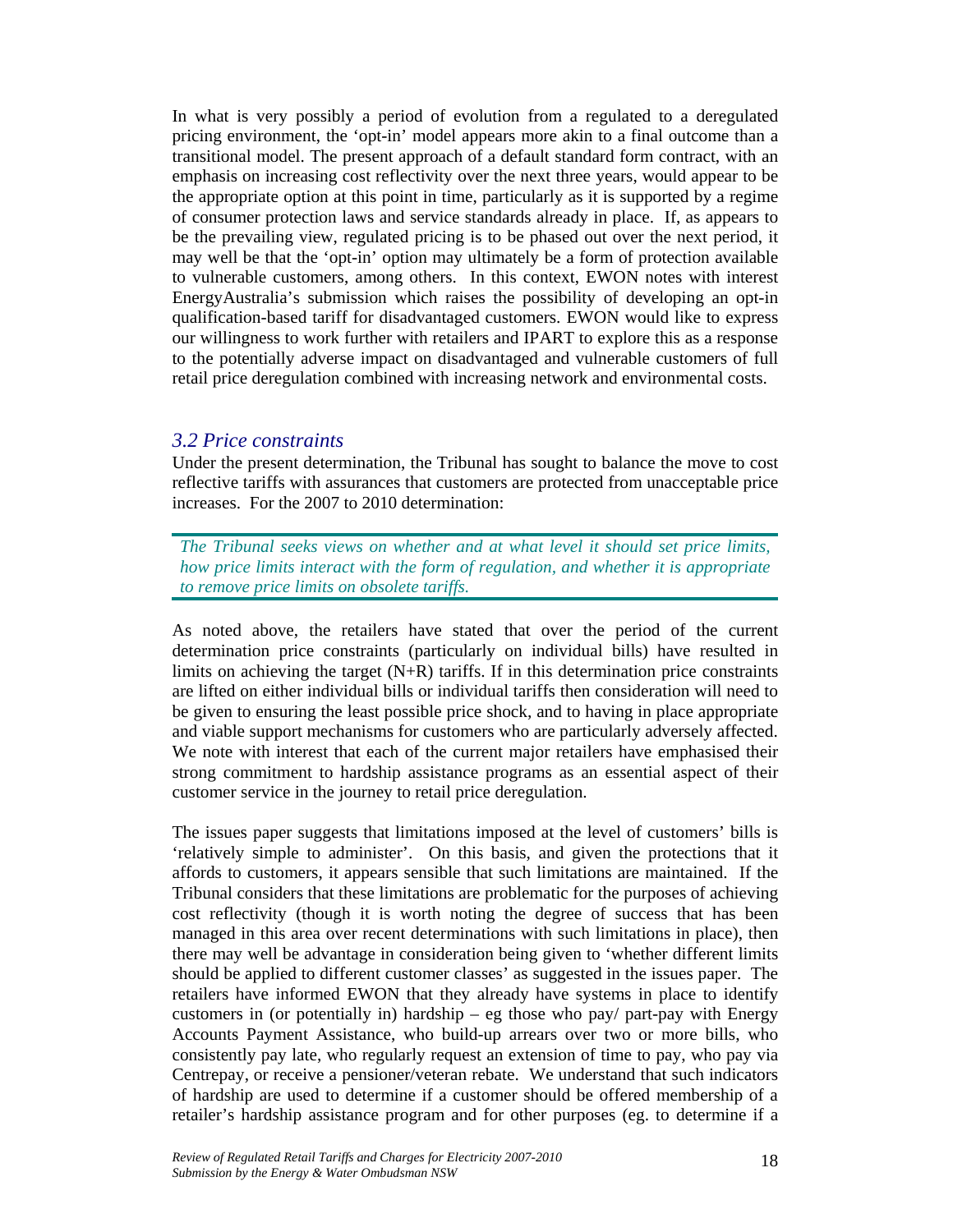late payment fee may be levied). There appears to be little reason why the same criteria could not be used to determine if a customer's account should qualify for the application of side constraints at the customer level.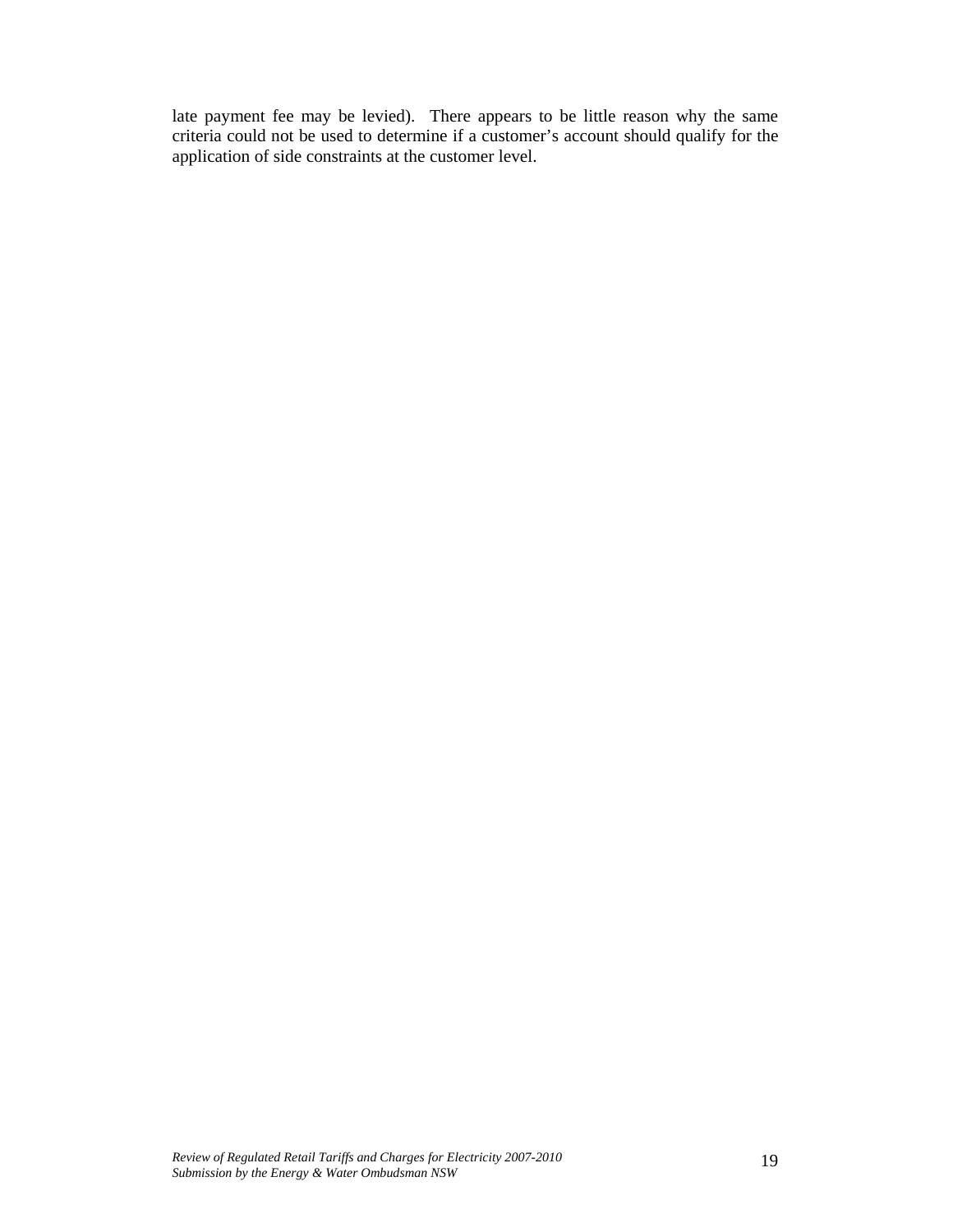# 4. Costs to be Recovered

The Tribunal seeks responses to how it should consider cost in determining regulated tariffs:

*The Tribunal seeks views on the appropriate level for each of the relevant costs and on how the Tribunal should directly or indirectly consider that cost in determining regulated tariffs.* 

EWON is not in a position to comment in detail on the Tribunal's cost recovery considerations in determining regulated tariffs. We note that the Tribunal intends to commission advice from a consultant on an appropriate allowance for a new entrant retail margin and that there will be further opportunity for stakeholders to respond at that time.

### *4.3 and 4.4 Mass market new entrant - retail margin / operating costs*

EWON has some concern that the terms of reference for the review require the Tribunal to focus on the costs for external parties to enter the NSW market (ie mass market new entrants), with a clear implication that the current retail margin will thus rise significantly for 2007-10. Our concerns can be summarised as follows:

- 1. While there may be some new entities seeking a licence to retail in NSW, it is demonstrably the case that the majority of new entrants will be large retailers from other states. Such companies – a number of which are larger operations than the three standard NSW suppliers – will already have existing infrastructure in place to support their marketing efforts and, as such, will not incur 'start-up' costs that might otherwise be accounted for by the Tribunal among the costs for mass market entrants (eg they already possess established call centres, lower hedging risks). In short, such retailers already have their infrastructure in place and so this should not be a factor in consideration of the retail margin.
- 2. The retail margin is to be determined by the Tribunal *for the standard suppliers* – not for those offering market contracts. While the intention may well be to make the NSW market more attractive to retailers from other jurisdictions by focusing on *their* costs rather than the standard suppliers' costs, there is a distinct possibility that precisely the opposite may occur. The standard suppliers are very well positioned to take particular advantage of any rise in the retail margin by signing up their own franchise customers, and those of the other two network providers, to market contracts. It could well be the case, then, that a rise in the retail margin, designed to encourage further competitive entrants, may well entrench incumbent advantage with an added detriment to those on regulated tariffs who will be paying more as a consequence.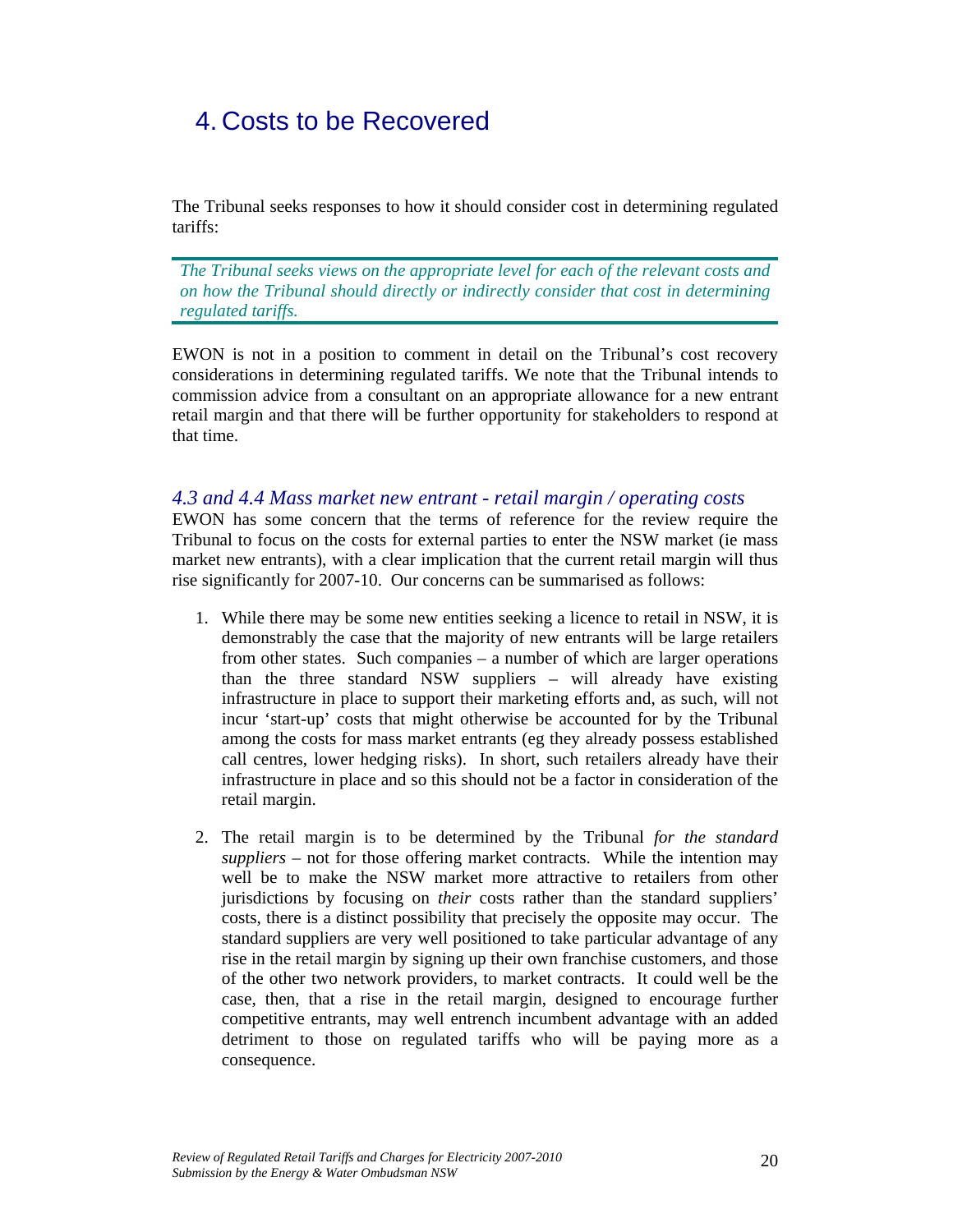3. A rise in the retail margin, as foreshadowed by the issues paper, would also be accompanied by other price increases (ETEF phase out, renewable energy premiums, national market costs). Combined, these factors create a pricing context with significant potential for increasing the vulnerability of certain classes of customer, particularly those in financial difficulty.

# *4.9 Optional green power component*

The Tribunal seeks comment regarding the Government's requirement (under the *NSW Greenhouse Plan*) that retailers offer a 10% Green Power component to all new or moving customers:

*The Tribunal seeks comment on the most appropriate way to account for the requirement of energy retailers to offer a 10 per cent Green Power component to all new (or Moving) residential tariffs.* 

We commend the NSW Government for taking the initiative to attempt to encourage investment in renewable energy sources and thus reduce greenhouse gas emissions. However, based on our experience as the primary independent consumer dispute resolution mechanism for the industry, we believe there are some important issues to address, especially to protect vulnerable consumers.<sup>9</sup>

We note that the issues paper quotes the *NSW Greenhouse Plan* to the effect that the Green Power initiative 'would replace the current opt-in scheme with an opt-out scheme. All customers would be offered 10% Green Power, with the option to refuse, accept, increase or decrease the Green Power component'. The recent draft *Electricity Supply (General) Amendment (Renewable Energy Sources) Regulation 2006* has chosen instead a variant of an opt-in model for customers supplied via a regulated tariff. EWON supports an opt-in approach, particularly as we consider an opt-out model would specifically disadvantage those least able to exercise their optout option (eg those from non English speaking background or who have limited literacy). This is particularly important in our view because although the *Preliminary Issues Paper* on the Green Power proposal issued by the Department of Energy, Utilities and Sustainability indicated that special consideration would be given to customers of a non-English speaking background as well as those receiving financial assistance or rebates, it appears that the draft regulation has not prescribed any requirement on suppliers to give such special consideration to these customers.

EWON considers that where the Green Power premium is to be offered in tandem with a standard form contract and regulated tariff, the Tribunal should regulate the premium. This would assist, to some degree, in ensuring that the effects for those vulnerable to price increases would be controlled.

Clause 45E(3) of the draft regulation prescribes that if a supplier makes offers both under standard and market contracts, the renewable energy sources [ie Green Power] component only needs to be included in one of the offers. We do not object to any attempt to simplify the matter for customers, however we are concerned that if a customer is offered a standard contract with a green tariff component, and a

 $\overline{a}$ 

<sup>&</sup>lt;sup>9</sup> For EWON's submissions on this subject see **ewon.com.au**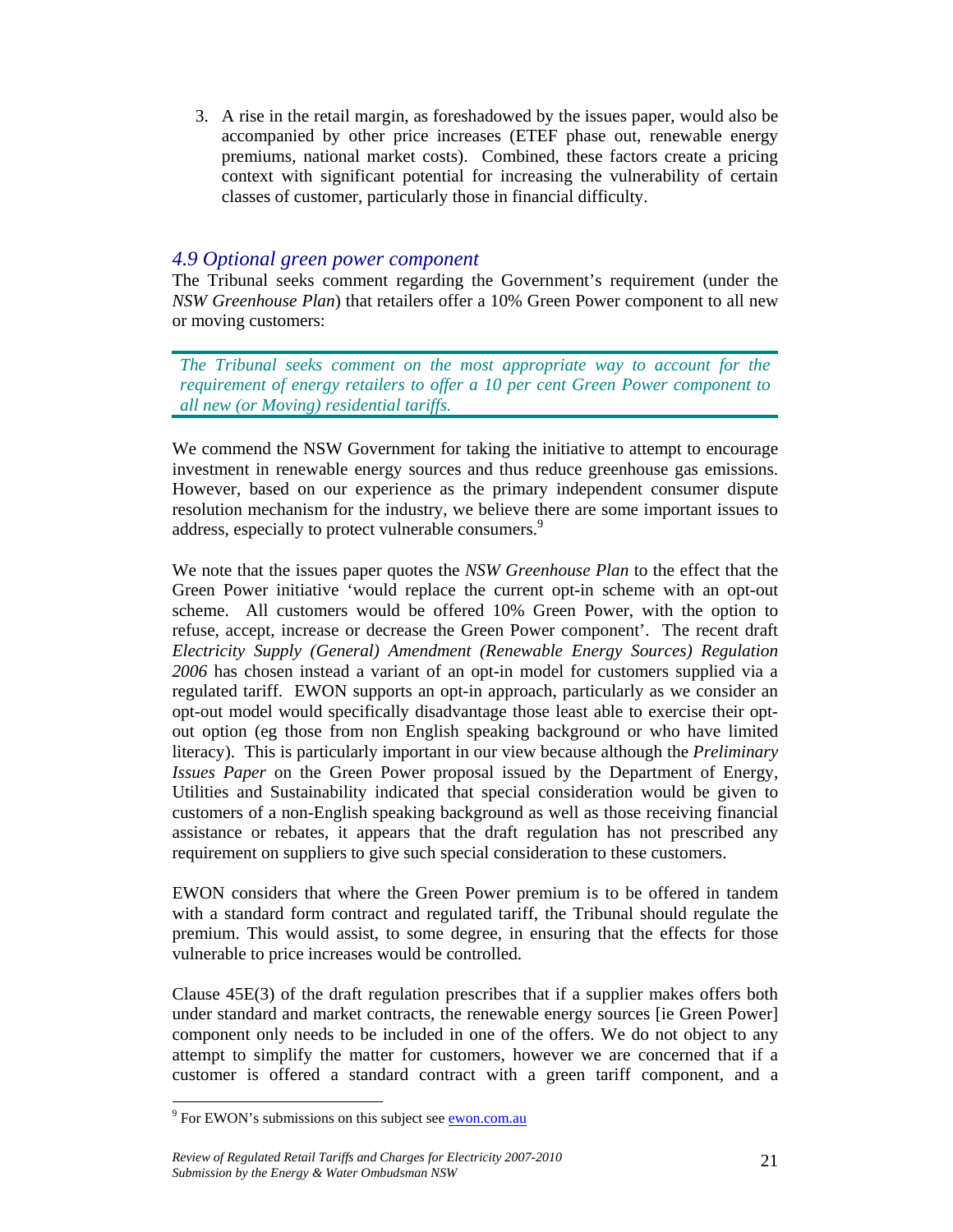negotiated contract without the green tariff component, the customer may not be aware that they could accept the standard contract *without* the green tariff component. This may lead to complaints from customers that they were misled, inadvertently or otherwise, by suppliers. We have suggested that this could be addressed by either ensuring that the customer is aware of the option to choose the standard contract *without the green power tariff*, or by requiring that all contracts offers – even when made simultaneously – are to include the renewable energy sources offer.

If the provisions of the Regulation stand as drafted and a supplier is only required to offer the green tariff component on either the standard *or* the negotiated contract, we consider that it is highly likely that the standard retailers will elect to place the green tariff on the standard form contract – thus making the negotiated contract offer more appealing. (This is entirely understandable as retailers are seeking the financial security that comes from customers committing to term-based market contracts.) An outcome of this approach would be that customers would likely sign market contracts *without the green tariff* because they appear to be less expensive than the regulated tariff rate of the standard form contract *with the green tariff*. This would appear to be an outcome at odds with the intent of the Regulation. Further, if a customer is specifically seeking a Green Power option, it is not unlikely that they would agree to a standard form contract in preference to a market contract in order to seek the green tariff – an outcome at odds with the NSW Government's aim of reducing customer reliance on regulated prices.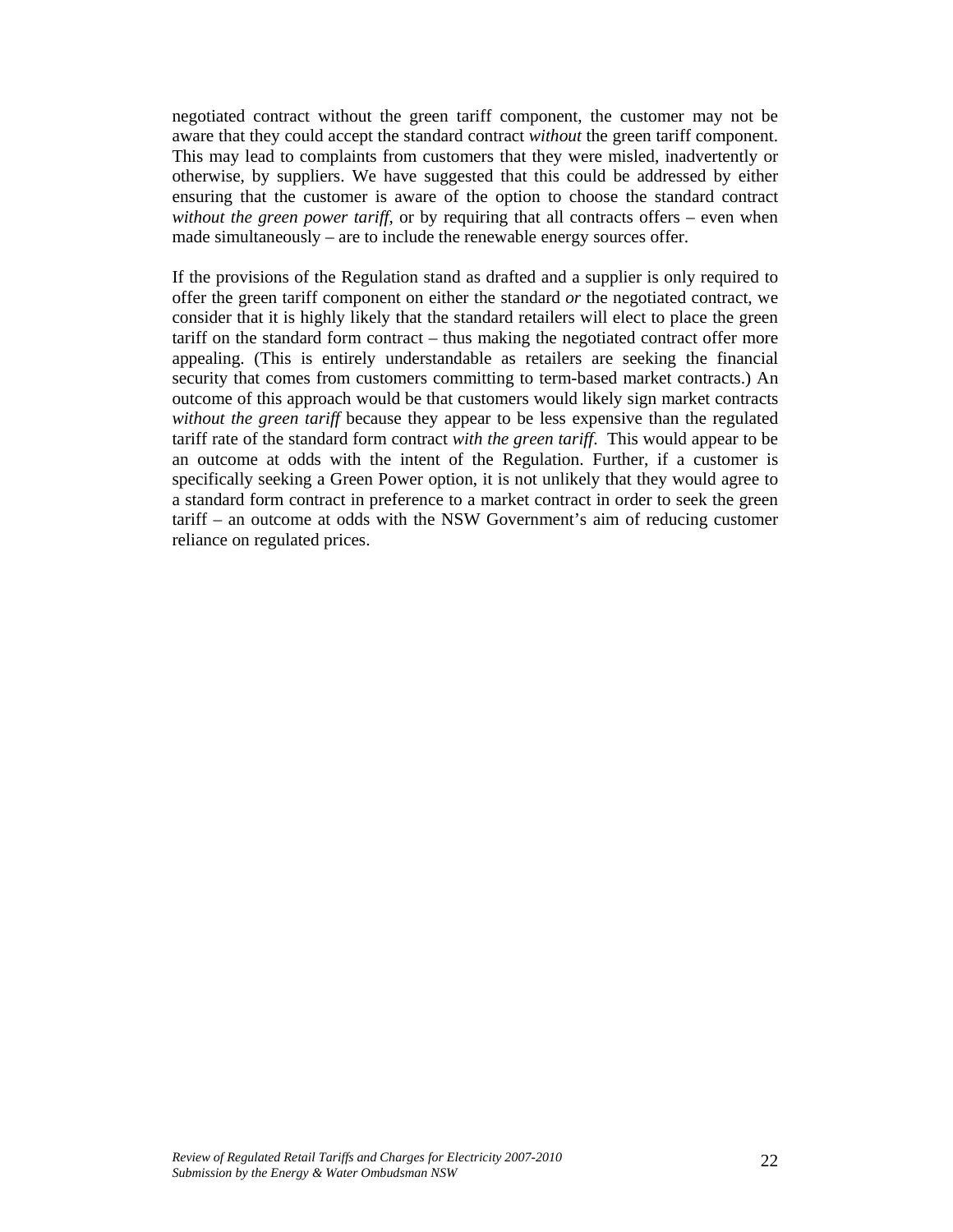# 5. Miscellaneous Charges

# *5.1 Security deposit*

EWON believes that there should be no rise in the amount held by retailers for security. The current amount of the security deposit, though arrived at differently from the Victorian equivalent, is very similar in dollar terms to both Victoria and South Australia and thus has the advantage of consistency of application.

EWON would be concerned by any proposal to extend the right to request a security deposit into the period covered by the supply agreement. We do not support the proposal by Integral Energy to add the cost of a security deposit to what is already owed as an "alternative to disconnection" and feel that this would not be viable for many customers. We consider that the requirement to pay a security deposit on an account already in arrears would particularly disadvantage those in the midst of financial difficulty and recommend that such customers be referred instead to the retailers' hardship assistance programs.

The current determination places the onus on a customer to demonstrate a satisfactory credit history. EWON recommends that the Tribunal may wish to consider the value of the Victorian approach which requires the retailer to establish that the customer demonstrates an 'unsatisfactory credit rating' (in the context of the guidelines established by the Essential Services Commission).

EWON has received complaints regarding the current determination's requirement that the security deposit need not be refunded to customers unless they have demonstrated 'on-time payment for one year'. The occasional reminder notice (two in two years) can result in the retention of the security deposit for three years. The underlying intention of the requirement for a security deposit is to protect retailers from bill default. An occasional reminder notice is not an indicator of intention to default. EWON would recommend that consideration be given to refunding the security deposit following four on-time payments, rather than four *consecutive* ontime payments as occurs at present.

Finally, EWON notes that some retailers do not recognise Centrepay as a form of 'direct debit' instalment plan for the purposes of exemption from payment of the security deposit. This is anomalous and places an unfair burden on those in receipt of government benefits.

### **GINA'S STORY**

**Gina had received a reminder notice to pay \$260 which included a security deposit and a small amount for consumption. Gina had already set up a Centrepay arrangement for \$30 per fortnight to cover her usage but when she called her retailer she was told that she needed to pay the full account at a rate of \$100 a week until the arrears were paid or face disconnection.**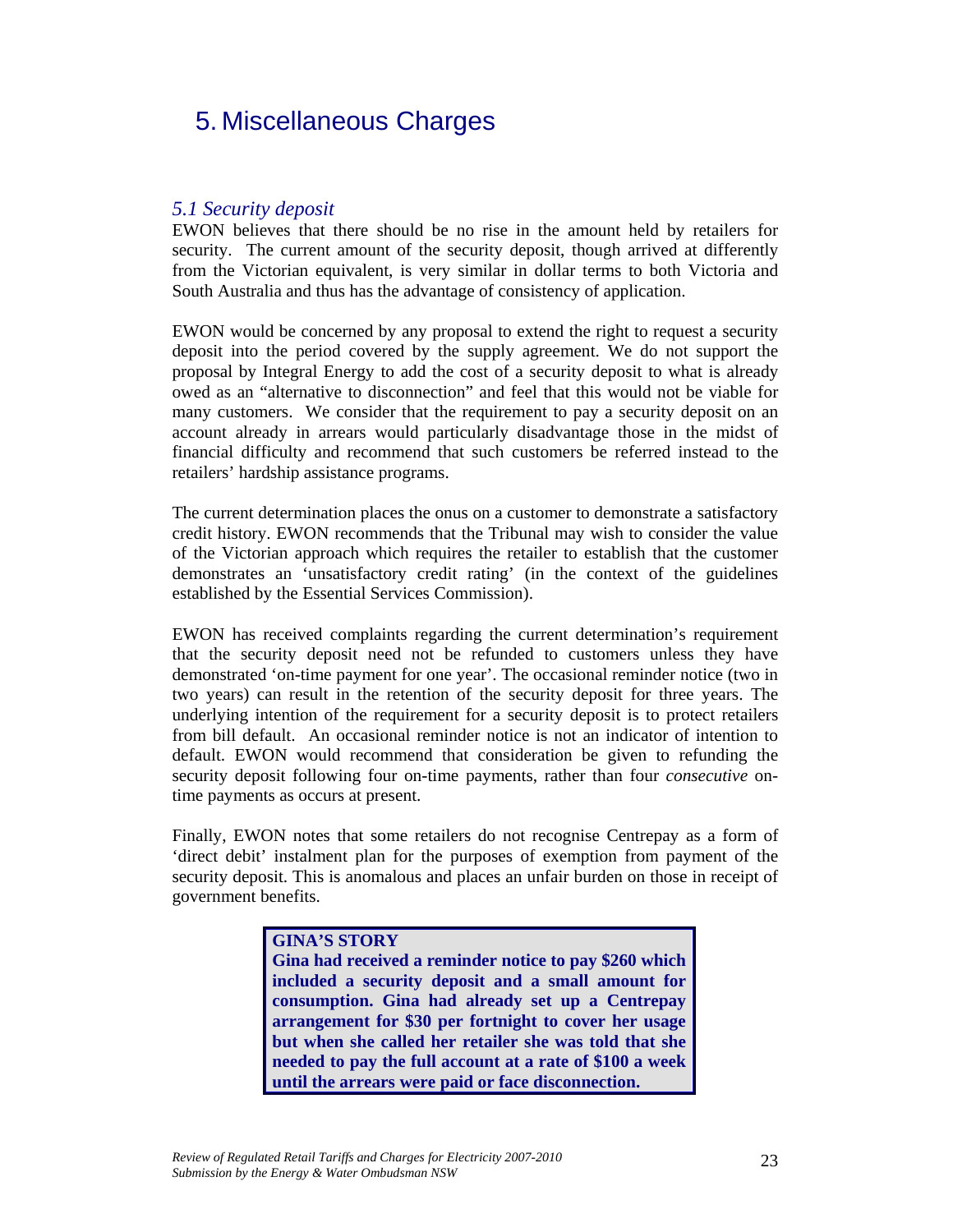### **HONAMI'S STORY**

**Honami had arrears of \$244.76. She requested an arrangement in which she could pay half the arrears up-front and the other half in a fortnight. Despite the fact she receives income support from Centrelink she was told that the second payment had to be made in a week's time. Honami was unable to meet this request as her Centrelink benefit is paid fortnightly.**

# *5.2 Late payment fee*

Electricity retailers have informed EWON that the rationale for charging a late payment fee is to encourage those who can pay on time to do so but not to disadvantage those who cannot. We understand this argument but note from our experience that in many instances the latter are among those most impacted by the fee.

In EWON's view, before the Tribunal could consider raising the late payment fee it would need to be satisfied that:

- 1. *The amount charged must be a compensable expense.* The annual revenue from late payment fees alone (at least for two retailers) amounts to millions of dollars a year. Does this revenue equate to demonstrable costs incurred in providing credit for late-paying customers?
- 2. *There should be compelling evidence that late fees actually encourage on-time payment*. It is quite possible that many people who do not pay on time may well not be compelled to pay on time even by a higher fee and will continue to pay at their own convenience. There may be value in considering, rather, incentives that may be offered to customers to pay on time, rather than to penalise those who do not (Aurora, for instance, offers a small discount to those who elect to pay via direct debit, thus encouraging on-time payment).
- 3. *Those who are genuinely unable to pay on-time must be exempted from the fee*. EWON considers there is value in ensuring that exemptions are in place for all customers who receive acknowledged rebates (pensioner, life-support, etc). We also consider there is value in incorporating recipients of a Commonwealth Health Care Card into the exemption list (as applies in Tasmania, for instance) – thus including Newstart recipients, students and those in receipt of parenting payments. These are significant categories of potential disadvantage.
- 4. *Retailers must have in place back-end systems to ensure that the exemptions currently in place (and any further exemptions arising from this review) are working.* EWON notes that one major NSW retailer's website indicates that late fees are not imposed on those receiving a pensioner rebate yet our experience of customer complaints suggests otherwise. EWON not uncommonly receives contact from customers who have been charged a late payment fee even though they are exempt under the terms of the current determination (eg they have paid with Energy Accounts Payment Assistance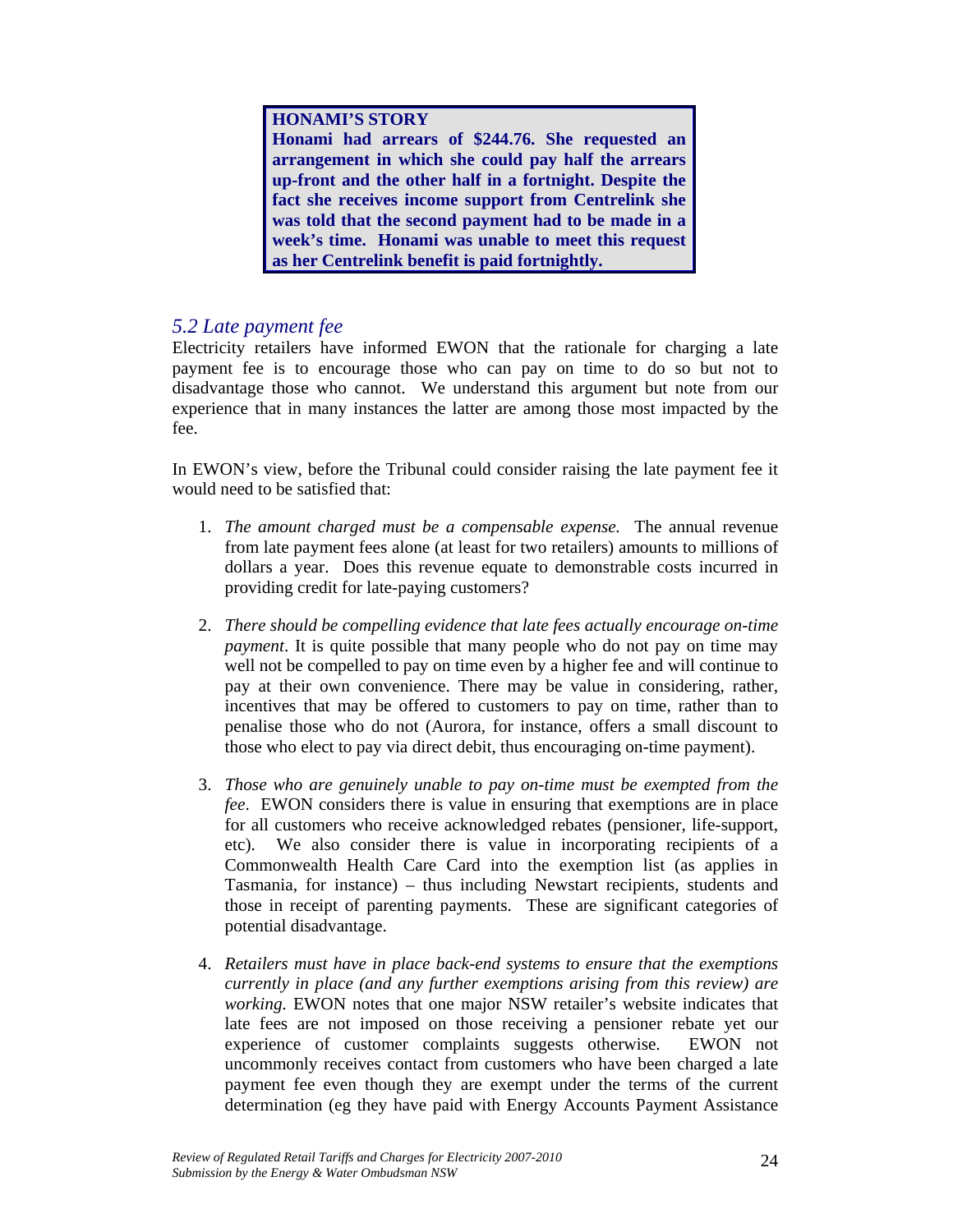vouchers). In our experience customers are unaware that they should not be charged a late payment fee in such circumstances. EWON would recommend that the Tribunal only allows for late payment fees to be levied when IPART is satisfied that exempt customers will not – and cannot – be charged. This is an observation we have made in previous pricing reviews:

*EWON is concerned that although retailers have policies to ensure that miscellaneous fees are only levied in accordance with the rules, their actual billing systems may not be able to follow the rules in practice. For example, the rules state that late payment fees must be waived where payment or part payment is made using EAPA. However, we understand that while most retailers' billing systems automatically generate late payment fees and reminder notices, these systems do not automatically remove the fees when a subsequent payment is made with EAPA. The Tribunal may wish to review this issue further when considering the rules and requirements for retail charges."<sup>10</sup>*

#### **AHMAD'S STORY**

**Ahmad and his family were disconnected for \$230.80. Ahmad, who had been unable to negotiate an extension or a payment plan with his provider, had called EWON for help in getting the power back on. When we looked at his account we noticed that his last payment before the disconnection had been with \$90 worth of Energy Accounts Payment Assistance vouchers but he had nevertheless been charged a late payment fee of \$5.45 (including GST).**

5. *Retailers should be required to waive the late payment fee when, in their reasonable analysis, the customer is in financial difficulty*. We feel that a customer should not be required to pay a late payment fee when, for instance, the customer regularly pays by instalment or seeks payment extension. The reality of hardship is that most customers do not wish to self-identify. The retailer is well situated to recognise the indicators of disadvantage and financial vulnerability and, in such circumstances, should not be charging the fee.

# **SCOTT'S STORY Judy called EWON on behalf of her cousin Scott who**

**had been living without hot water since his gas was disconnected 8 months ago. Judy said that Scott was Aboriginal and was permanently in a wheelchair. He** 

 $\overline{a}$ 

<sup>&</sup>lt;sup>10</sup> EWON response to IPART: *Review of Gas and Electricity Regulated Retail Tariffs Issues Paper February 2004*, p6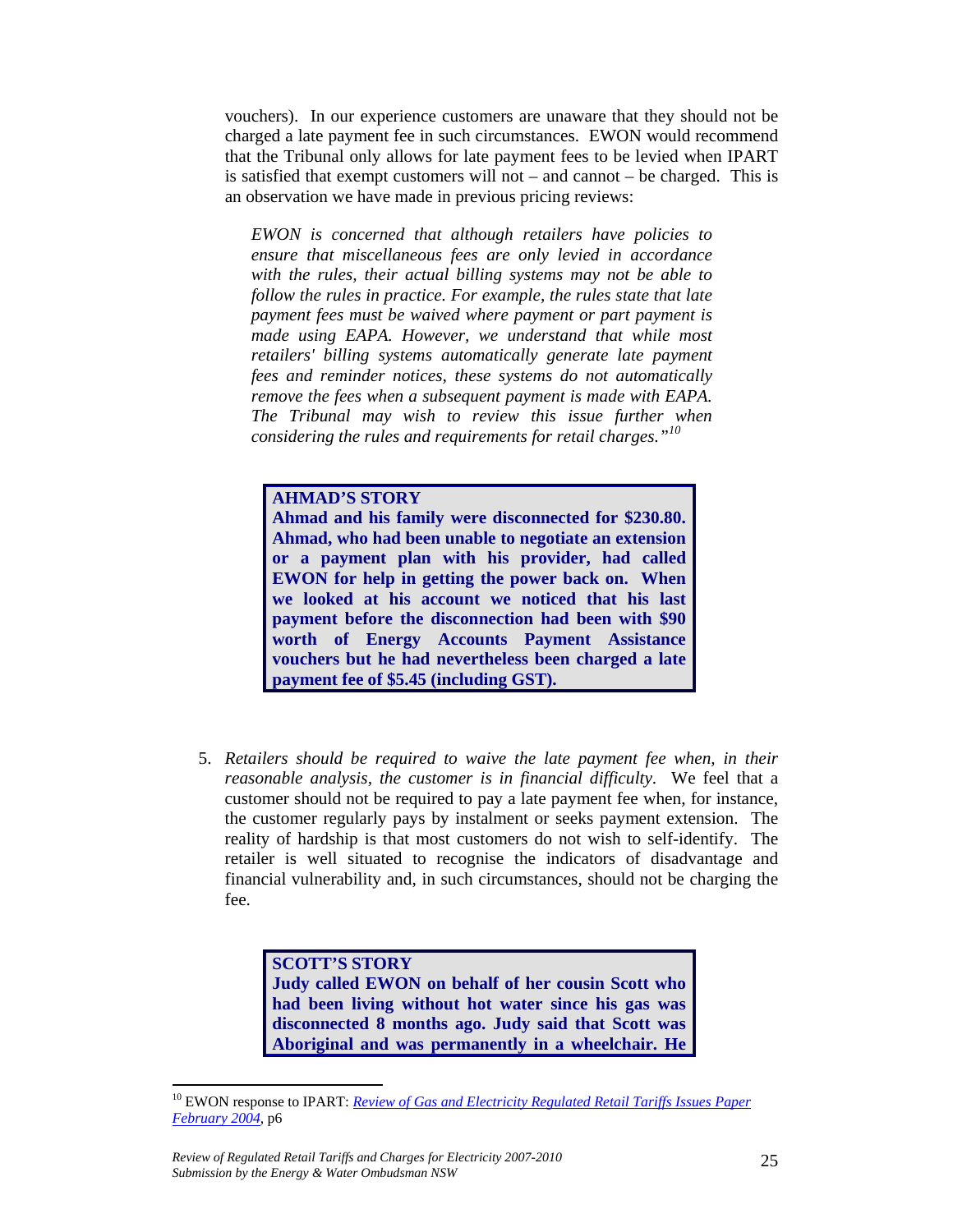**wasn't comfortable talking on the phone so she was calling for him. She said he couldn't go on without hot water – he had been using cold water but winter was approaching. Scott had made part payments towards his bill and only had \$20 arrears outstanding. His bills were usually less than \$100 but having been disconnected 4 times in the past 2 years his debt was mostly made up of reconnection fees. The disconnections happened when he was in and out of hospital and couldn't get to pay his bills.** 

**EWON contacted the company who said they would reconnect and waive the fee if Scott set-up a Centrepay arrangement. We explained to Judy that Centrepay meant there were regular payments going towards his bills. Scott agreed and Judy helped him set up Centrepay to cover future accounts and avoid disconnection.**

# *5.3 Dishonoured bank cheque fee*

The current determination allows retailers to charge twice the regular GST-exclusive fee applied by the bank or financial institution for a dishonoured cheque. This is clearly not a 'pass through' fee and we presume the doubling of the charge is designed to acknowledge administrative costs accrued by the electricity retailer. Nevertheless, it appears that in other jurisdictions (eg South Australia) only the fee itself may be charged.

We note that some retailers desire to have this area expanded to cover credit card fees and direct debit failures but that the Tribunal has sought comment only in relation to the dishonoured bank cheque fee. We also note that there has been some suggestion that retailers should be entitled to recover merchant fees from customers who pay their accounts using credit cards. We are concerned that this proposal may be contrary to the regulation that requires retailers to accept certain forms of payment from customers without imposing any charge for using any of the listed forms of payment.<sup>11</sup> EWON believes that it is in the interests of both retailers and customers to offer a range of alternative payment methods to suit different customer needs and that (at least for customers on regulated tariffs) the choice between these alternatives should not be impacted by the imposition of fees. Further, if the Tribunal ultimately considers a proposal to charge for direct debit failures, there would be particular advantage in clearly identifying the quantifiable costs to retailers. This is particularly important because the customer will already have been charged a considerable fee by their bank or financial institution and a further (and, potentially, higher) fee from the retailer may well have a significant impact on already disadvantaged customers.

 $\overline{a}$ 

<sup>11</sup> Clause 30 of the *Electricity Supply (General) Regulation 2001*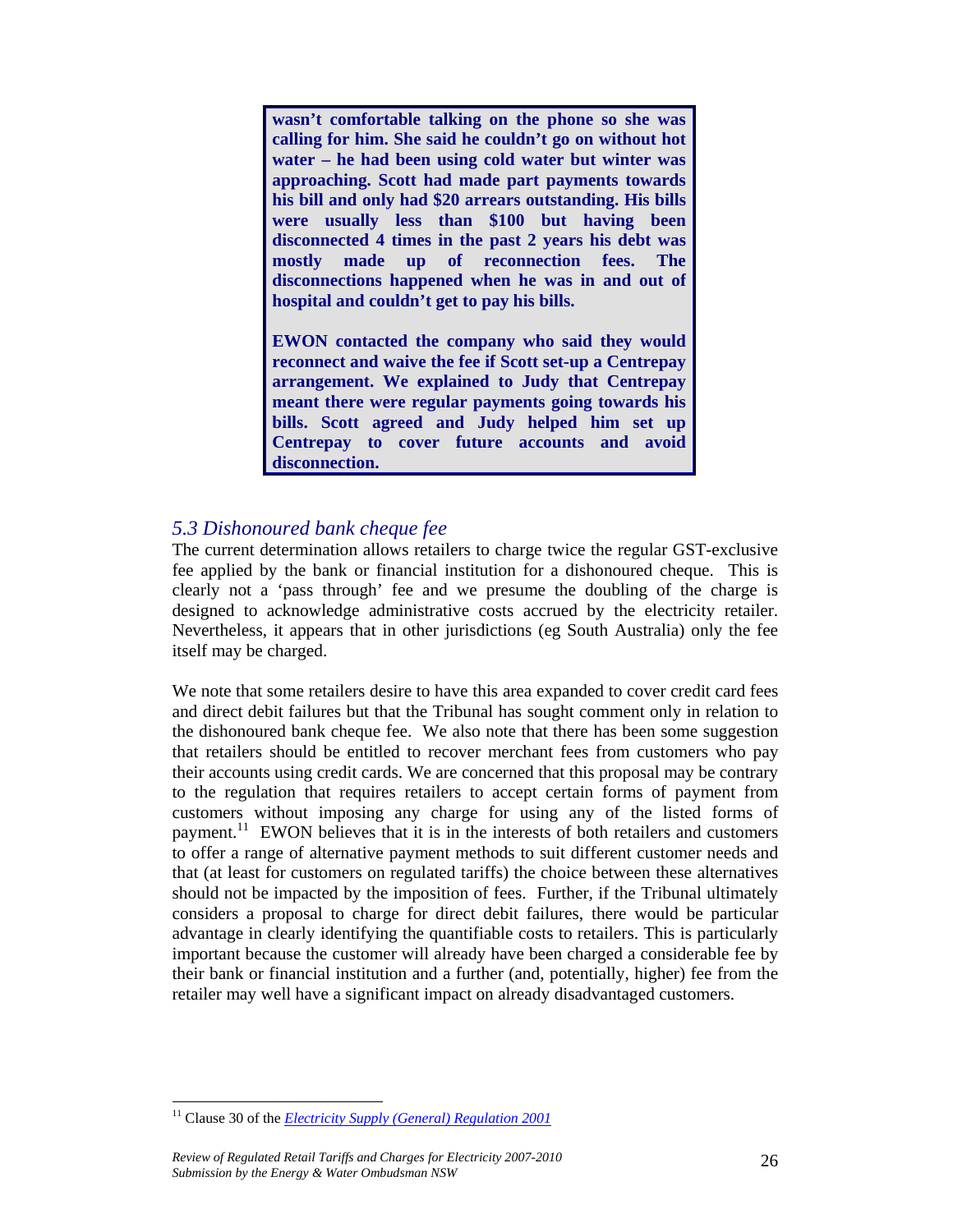# 6. Customer Impacts

The terms of reference for the Tribunal's review are such as to emphasise market considerations rather than the needs of the consumers who will be most impacted by the determination. EWON believes that it is unfortunate that the terms of reference focus attention on improving the competitiveness of the market but do not place equivalent emphasis on servicing the needs of the most vulnerable members of our community. For this reason, we are including a section in this submission that references the needs of these people in particular.

Electricity is an essential service and, as such, for many or even most consumers much of their usage will be non-discretionary. Consequently, price increases in electricity impact whole communities and lead to specific disadvantage and sanctions: disconnection (with its health and safety risks), credit listing, utility poverty/ rationing, etc. Needless to say, prices will from time to time need to increase nonetheless. The challenge is to introduce such increases in a way that will neither indenture pre-existing disadvantage nor 'tip over' into this category those who are currently managing – or barely managing – their bills.

The rate of unrequested disconnection for both electricity and gas in NSW remains alarmingly high. It is important to note that these rates appear not to have fallen significantly despite the introduction of hardship assistance programs for all major energy retailers in NSW. For many years EWON has advocated the value of these programs – and will continue to do so – but it is concerning that their ability to impact disconnection rates appears to date to have been, at least for some retailers, reasonably minimal, and that a number of retailers have already signaled an inability to extend these programs further. We understand that the Department of Energy, Utilities and Sustainability intends to introduce regulatory changes that may require retailers to consider further options before disconnecting supply but we are yet to see the detail of this proposal. Such strategies are imperative, not least because intervention following disconnection of supply is highly resource-intensive for all concerned and has limited economic value as a debt recovery tool.

It is in this context – of very high disconnection rates, customer hardship programs already highly subscribed, and increasing utility poverty – that the Tribunal will be considering terms of reference that will in all likelihood lead to significant rises in regulated tariffs.

## *Working together to keep essential services within reach*

**MICHAEL'S STORY Michael is a disability pensioner with three children. He received a disconnection notice for unpaid bills of \$1,110. Part of the arrears included charges of \$770 for one bill, which Michael thought was very high. He rang his energy company and arranged for someone to come and, at his cost, inspect his meter. An inspector**